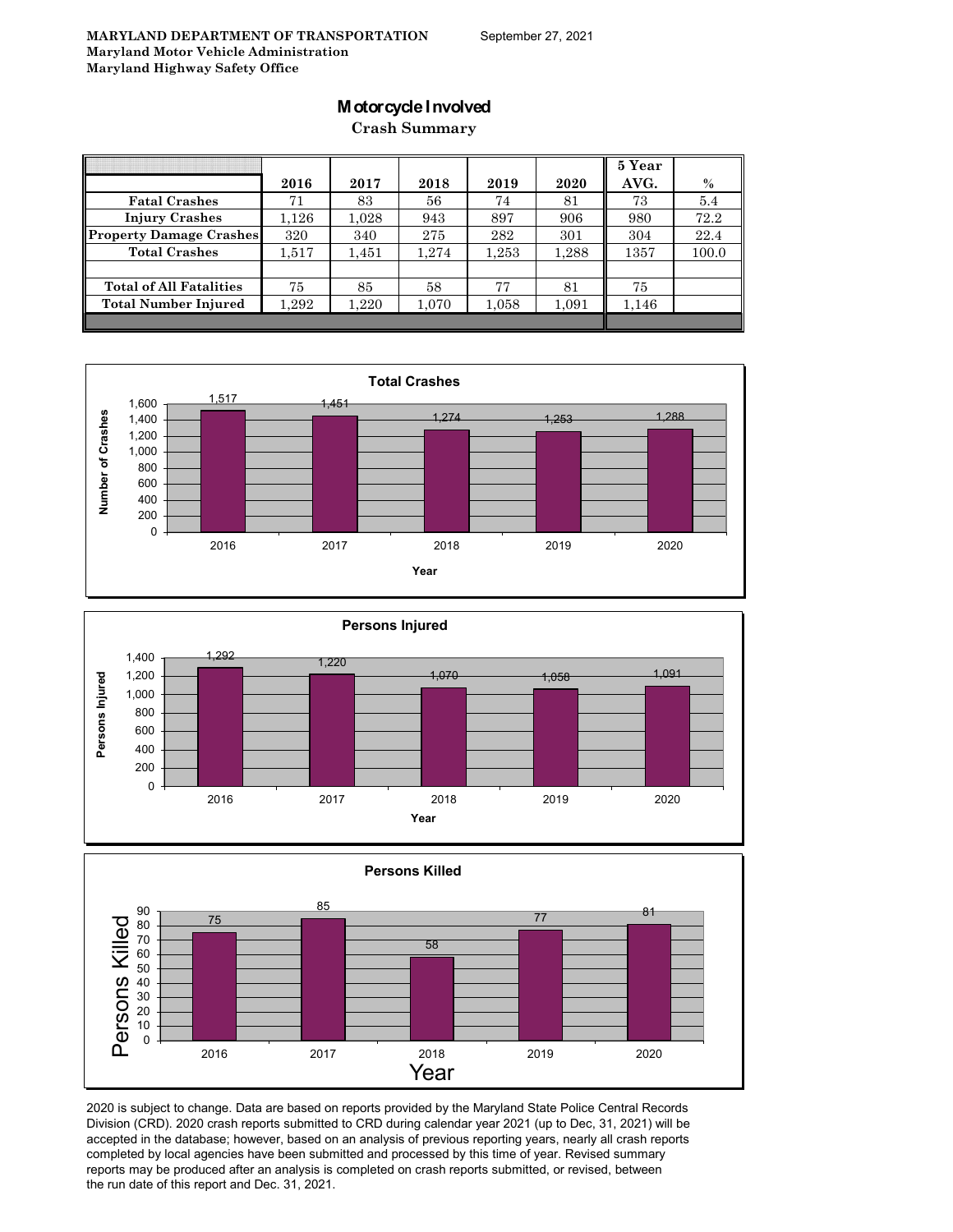|                        |                   |                  | <b>Route Type</b> |                |                |                |          |
|------------------------|-------------------|------------------|-------------------|----------------|----------------|----------------|----------|
|                        |                   |                  |                   |                |                |                |          |
| <b>Route Type</b>      | 2016              | 2017             | 2018              | 2019           | 2020           | AVG.           | $\%$     |
| <b>IS</b>              | 145               | 152              | 131               | 140            | 137            | 141            | 10.4     |
| <b>US</b>              | 146               | 146              | $125\,$           | $132\,$        | 131            | 136            | 10.0     |
| <b>MD</b>              | 523               | 500              | 454               | 435            | 439            | 470            | 34.7     |
| CO                     | 418               | 384              | 339               | 347            | 338            | 365            | 26.9     |
| MU                     | 112               | 104              | 97                | 70             | 91             | 95             | 7.0      |
| GV                     | 5                 | $\overline{2}$   | $\overline{2}$    | $\mathbf{1}$   | $\mathbf{1}$   | $\sqrt{2}$     | 0.2      |
| SR                     | $\Omega$          | $\mathbf{1}$     | $\mathbf{1}$      | $\overline{2}$ | $\Omega$       | $\mathbf{1}$   | 0.1      |
| $\overline{OP}$        | 10                | $\sqrt{2}$       | $\sqrt{2}$        | $\overline{4}$ | $\sqrt{2}$     | $\overline{4}$ | 0.3      |
| Balto. City CY         | $\overline{0}$    | $\boldsymbol{0}$ | $\boldsymbol{0}$  | $\overline{0}$ | $\overline{0}$ | $\overline{0}$ | 0.0      |
| <b>Parking Lots</b>    | 27                | 48               | 34                | 28             | 27             | 33             | 2.4      |
| Unknown                | 131               | 112              | 89                | 94             | 122            | 110            | 8.1      |
| <b>Total Crashes</b>   | 1,517             | 1,451            | 1,274             | 1,253          | 1,288          | 1357           | 100.0    |
|                        |                   |                  |                   |                |                |                |          |
|                        |                   |                  |                   |                |                |                |          |
| <b>Route Type</b>      | 2016              | 2017             | 2018              | 2019           | 2020           | AVG.           | $\%$     |
| $\overline{\text{IS}}$ | 105               | 106              | 89                | 93             | 87             | 96             | 9.8      |
| <b>US</b>              | 114               | 103              | 101               | 98             | 93             | 102            | 10.4     |
| <b>MD</b>              | 401               | 368              | 351               | 320            | 313            | 351            | 35.8     |
| $\bf CO$               | 327               | 280              | 263               | 256            | 248            | $275\,$        | 28.0     |
| MU                     | $\boldsymbol{79}$ | 69               | 66                | $50\,$         | 63             | 65             | 6.7      |
| GV                     | $\sqrt{2}$        | $\mathbf{1}$     | $\,2$             | $\mathbf{1}$   | $\overline{0}$ | $1\,$          | 0.1      |
| SR                     | $\mathbf{0}$      | $\mathbf{1}$     | $\mathbf{1}$      | $\mathbf{1}$   | $\overline{0}$ | $\mathbf{1}$   | 0.1      |
| <b>OP</b>              | 5                 | $\overline{0}$   | $\overline{0}$    | $\overline{4}$ | $\overline{0}$ | $\sqrt{2}$     | 0.2      |
| Balto. City CY         | $\overline{0}$    | $\overline{0}$   | $\overline{0}$    | $\overline{0}$ | $\overline{0}$ | $\overline{0}$ | 0.0      |
| <b>Parking Lots</b>    | 10                | 22               | 16                | 11             | 15             | 15             | $1.5\,$  |
| Unknown                | 83                | 78               | $54\,$            | 63             | 87             | 73             | $7.4\,$  |
| <b>Injury Crashes</b>  | 1,126             | 1,028            | 943               | 897            | 906            | 980            | 100.0    |
|                        |                   |                  |                   |                |                |                |          |
|                        |                   |                  |                   |                |                |                |          |
| <b>Route Type</b>      | 2016              | 2017             | 2018              | 2019           | 2020           | AVG.           | $\%$     |
| <b>IS</b>              | $\,8\,$           | 9                | 6                 | 8              | 9              | 8              | 11.0     |
| <b>US</b>              | $\overline{7}$    | 14               | $\bf 5$           | 12             | $\bf 5$        | 9              | 11.8     |
| <b>MD</b>              | $\rm 29$          | $32\,$           | $\sqrt{27}$       | 30             | $39\,$         | 31             | 43.0     |
| $\bf CO$               | $20\,$            | $19\,$           | 13                | $16\,$         | $\sqrt{24}$    | 18             | $25.2\,$ |
| MU                     | $\overline{4}$    | $\overline{6}$   | $\overline{4}$    | $\overline{2}$ | $\overline{3}$ | $\overline{4}$ | $5.2\,$  |

**GV** 1 0 0 0 0 0 0 0.3 **SR** 0 0 0 0 0 0 0.0 **OP** 0 0 0 0 0 0 0.0 **Balto. City CY** 0 0 0 0 0 0 0.0 **Parking Lots** 0 0 0 0 0 0 0.0 **Unknown** 2 3 3 1 6 1 3 3.6 **Fatal Crashes** 71 83 56 74 81 73 100.0

# **Motorcycle Involved**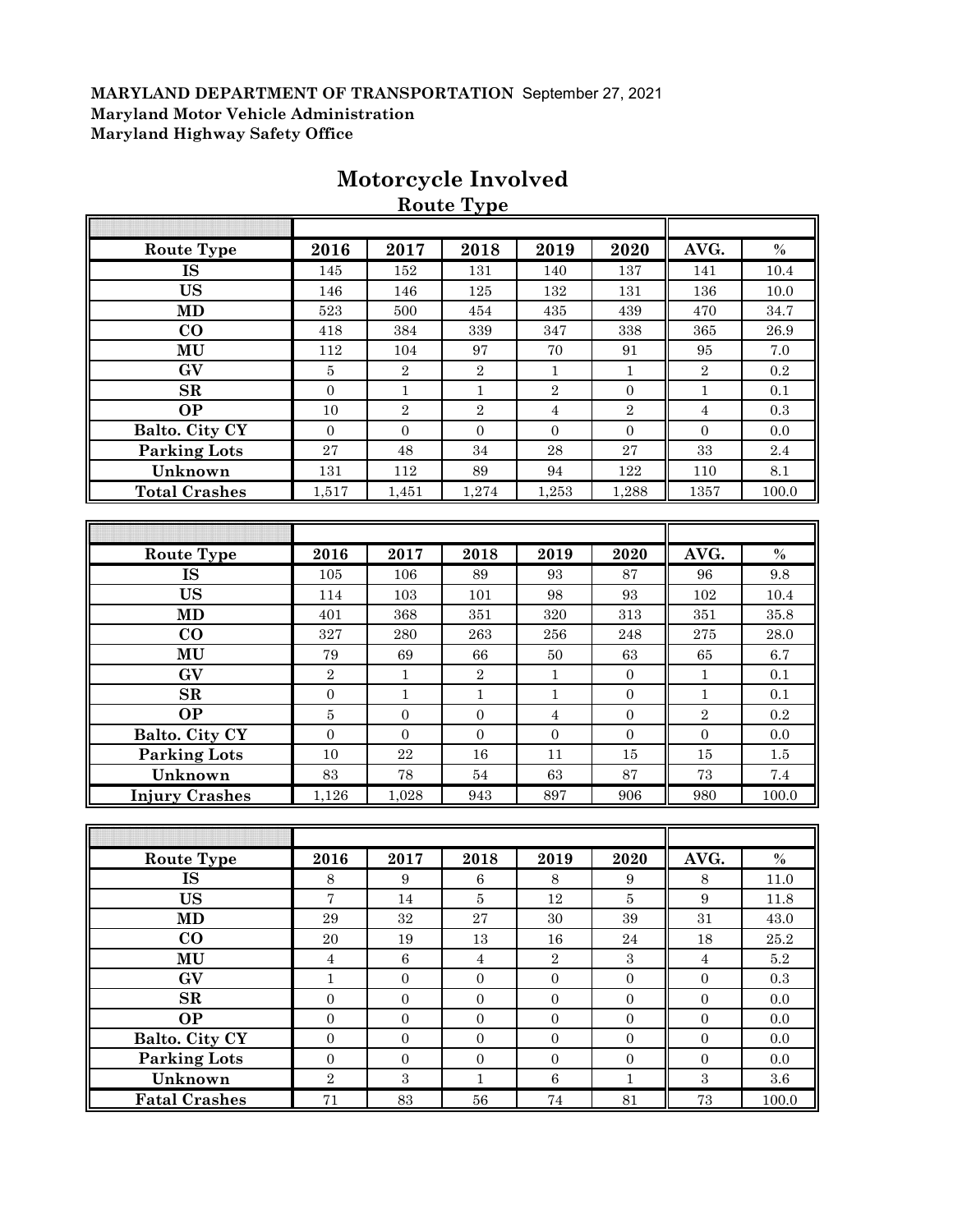#### **Motorcycle Involved**

|                       |                |                  | County         |                  |                |                |          |
|-----------------------|----------------|------------------|----------------|------------------|----------------|----------------|----------|
|                       |                |                  |                |                  |                |                |          |
| County                | 2016           | 2017             | 2018           | 2019             | 2020           | AVG.           | $\%$     |
| Allegany              | 20             | 8                | 18             | 13               | 16             | 15             | 1.1      |
| Anne Arundel          | 146            | 162              | 140            | 129              | 137            | 143            | 10.5     |
| <b>Baltimore</b>      | 196            | 180              | 212            | 179              | 182            | 190            | 14.0     |
| Calvert               | 34             | 25               | 21             | 19               | 23             | 24             | 1.8      |
| Caroline              | 5              | $\overline{4}$   | 3              | 7                | 6              | 5              | 0.4      |
|                       |                |                  |                |                  |                |                |          |
| Carroll               | 34             | 37               | 31             | 45               | 36             | 37             | 2.7      |
| Cecil                 | 49             | 46               | 46             | 39               | 46             | 45             | 3.3      |
| Charles               | 60             | 37               | 50             | 53               | 50             | 50             | 3.7      |
| Dorchester            | 6              | 8                | 6              | 12               | 7              | 8              | 0.6      |
| Frederick             | 76             | 86               | 61             | 67               | 78             | 74             | 5.4      |
| Garrett               | 15             | 19               | 10             | 9                | 13             | 13             | 1.0      |
| Harford               | 66             | 79               | 46             | 53               | 51             | 59             | 4.3      |
| Howard                | 46             | 63               | 41             | 44               | 37             | 46             | 3.4      |
| Kent                  | $\overline{4}$ | $\overline{2}$   | 1              | 3                | 3              | 3              | 0.2      |
| Montgomery            | 137            | 140              | 124            | 135              | 99             | 127            | 9.4      |
| Prince George's       | 230            | 217              | 168            | 170              | 201            | 197            | 14.5     |
| Queen Anne's          | 11             | 19               | 14             | 11               | 13             | 14             | 1.0      |
|                       |                |                  |                |                  |                |                |          |
| St. Mary's            | 30             | 27               | 37             | 33               | 26             | 31             | 2.3      |
| Somerset              | $\overline{2}$ | 9                | $\overline{4}$ | $\overline{4}$   | $\overline{2}$ | $\overline{4}$ | $_{0.3}$ |
| Talbot                | 7              | 10               | 11             | $\overline{4}$   | $\overline{2}$ | 7              | 0.5      |
| Washington            | 79             | 56               | 51             | 46               | 61             | 59             | 4.3      |
| Wicomico              | 32             | 32               | 31             | 44               | 29             | 34             | 2.5      |
| Worcester             | 37             | 29               | 26             | 38               | 31             | 32             | 2.4      |
| <b>Baltimore City</b> | 195            | 156              | 122            | 96               | 139            | 142            | 10.4     |
| <b>Total Crashes</b>  | 1,517          | 1,451            | 1.274          | 1,253            | 1,288          | 1,357          | 100.0    |
|                       |                |                  |                |                  |                |                |          |
|                       |                |                  |                |                  |                |                |          |
| County                | 2016           | 2017             | 2018           | 2019             | 2020           | AVG.           | $\%$     |
|                       |                |                  |                |                  |                |                |          |
|                       |                |                  |                |                  |                |                |          |
| Allegany              | 18             | 7                | 16             | 11               | 13             | 13             | 1.3      |
| Anne Arundel          | 106            | 117              | 111            | 100              | 92             | 105            | 10.7     |
| <b>Baltimore</b>      | 151            | 113              | 159            | 128              | 128            | 136            | 13.9     |
| Calvert               | 27             | 19               | 12             | 15               | 16             | 18             | 1.8      |
| Caroline              | $\overline{4}$ | $\overline{4}$   | $\overline{2}$ | 5                | 5              | $\overline{4}$ | 0.4      |
| Carroll               | 27             | 29               | 24             | 33               | 23             | 27             | 2.8      |
| Cecil                 | 37             | 30               | 35             | 29               | 36             | 33             | 3.4      |
| Charles               | 44             | 26               | 34             | 38               | 36             | 36             | $_{3.6}$ |
| Dorchester            | 5              | $\overline{4}$   | 3              | $\overline{7}$   | 6              | 5              | 0.5      |
| Frederick             |                |                  |                |                  |                |                |          |
|                       | 69             | 69               | 47             | 54               | 55             | 59             | 6.0      |
| Garrett               | 14             | 18               | 6              | $\overline{7}$   | 8              | 11             | 1.1      |
| Harford               | 54             | 68               | 36             | 36               | 43             | 47             | 4.8      |
| Howard                | 35             | 52               | 33             | 33               | 25             | 36             | $_{3.6}$ |
| Kent                  | 3              | $\overline{2}$   | $\mathbf{1}$   | $\overline{2}$   | $\overline{2}$ | $\overline{2}$ | 0.2      |
| Montgomery            | 97             | 104              | 96             | 94               | 67             | 92             | 9.3      |
| Prince George's       | 156            | 136              | 121            | 107              | 118            | 128            | 13.0     |
| Queen Anne's          | 10             | 8                | 12             | 8                | 12             | 10             | 1.0      |
| St. Marv's            | 23             | 24               | 28             | 25               | 20             | 24             | 2.4      |
| Somerset              | $\overline{2}$ | 6                | 4              | 3                | $\overline{2}$ | 3              | 0.3      |
| Talbot                | 6              | 5                | 7              | 3                | $\overline{2}$ | 5              | 0.5      |
| Washington            | 61             | 44               | 34             | 36               | 44             | 44             | 4.5      |
| Wicomico              | 27             | 25               | 24             | 30               | 25             | 26             | 2.7      |
| Worcester             | 31             | 19               |                |                  |                |                | $^{2.6}$ |
|                       |                |                  | 21             | 30               | 26             | 25             |          |
| <b>Baltimore City</b> | 119            | 99               | 77             | 63               | 102            | 92             | 9.4      |
| <b>Injury Crashes</b> | 1.126          | 1,028            | 943            | 897              | 906            | 980            | 100.0    |
|                       |                |                  |                |                  |                |                |          |
|                       |                |                  |                |                  |                |                |          |
| County                | 2016           | 2017             | 2018           | 2019             | 2020           | AVG.           | $\%$     |
| Allegany              | $\overline{2}$ | $\boldsymbol{0}$ | 0              | $\boldsymbol{0}$ | 1              | 1              | 0.8      |
| Anne Arundel          | 9              | 6                | 8              | 9                | 11             | 9              | 11.8     |
| <b>Baltimore</b>      | 5              | 14               | 9              | 12               | 12             | 10             | 14.2     |

| Anne Arundel          | 9              | 6              | 8              | 9              | 11             | 9              | 11.8    |
|-----------------------|----------------|----------------|----------------|----------------|----------------|----------------|---------|
| <b>Baltimore</b>      | 5              | 14             | 9              | 12             | 12             | 10             | 14.2    |
| Calvert               | $\overline{4}$ | 1              | 1              | 1              | $\overline{2}$ | $\overline{2}$ | 2.5     |
| Caroline              | 1              | $\theta$       | $\theta$       | $\theta$       | $\theta$       | $\theta$       | 0.3     |
| Carroll               | 1              | $\overline{2}$ | 1              | $\Omega$       | $\overline{4}$ | $\overline{2}$ | 2.2     |
| Cecil                 | 5              | 8              | $\overline{0}$ | $\overline{4}$ | $\overline{2}$ | $\overline{4}$ | 5.2     |
| <b>Charles</b>        | 8              | 3              | $\overline{4}$ | 3              | 3              | $\overline{4}$ | 5.8     |
| Dorchester            | $\overline{0}$ | $\overline{2}$ | $\Omega$       | 1              | 1              | 1              | 1.1     |
| Frederick             | $\overline{2}$ | 3              | $\overline{2}$ | 6              | 7              | $\overline{4}$ | 5.5     |
| Garrett               | $\Omega$       | $\Omega$       | 1              | 1              | 3              | 1              | 1.4     |
| Harford               | 3              | $\overline{2}$ | 1              | 5              | $\overline{2}$ | 3              | $3.6\,$ |
| Howard                | 1              | $\overline{2}$ | $\mathbf{1}$   | 1              | $\overline{4}$ | $\overline{2}$ | 2.5     |
| Kent                  | $\theta$       | $\theta$       | $\theta$       | $\Omega$       | $\theta$       | $\overline{0}$ | 0.0     |
| Montgomery            | $\overline{4}$ | $\overline{4}$ | $\overline{4}$ | 5              | 5              | $\overline{4}$ | 6.0     |
| Prince George's       | 13             | 18             | 12             | 11             | 13             | 13             | 18.4    |
| Queen Anne's          | $\mathbf{0}$   | 3              | $\Omega$       | $\Omega$       | 1              | 1              | 1.1     |
| St. Mary's            | 1              | $\theta$       | $\overline{2}$ | 3              | $\overline{2}$ | $\overline{2}$ | 2.2     |
| Somerset              | $\Omega$       | $\overline{2}$ | $\Omega$       | $\theta$       | $\theta$       | $\overline{0}$ | 0.5     |
| Talbot                | $\mathbf{0}$   | 1              | $\mathbf{0}$   | $\Omega$       | $\theta$       | $\overline{0}$ | 0.3     |
| Washington            | $\overline{4}$ | $\overline{4}$ | 3              | 1              | 3              | 3              | 4.1     |
| Wicomico              | $\overline{0}$ | 1              | $\overline{2}$ | 5              | 1              | $\overline{2}$ | 2.5     |
| Worcester             | 1              | $\mathbf{0}$   | 1              | $\overline{2}$ | 1              | 1              | 1.4     |
| <b>Baltimore City</b> | 7              | 7              | $\overline{4}$ | $\overline{4}$ | 3              | 5              | 6.8     |
| <b>Fatal Crashes</b>  | 71             | 83             | 56             | 74             | 81             | 73             | 100.0   |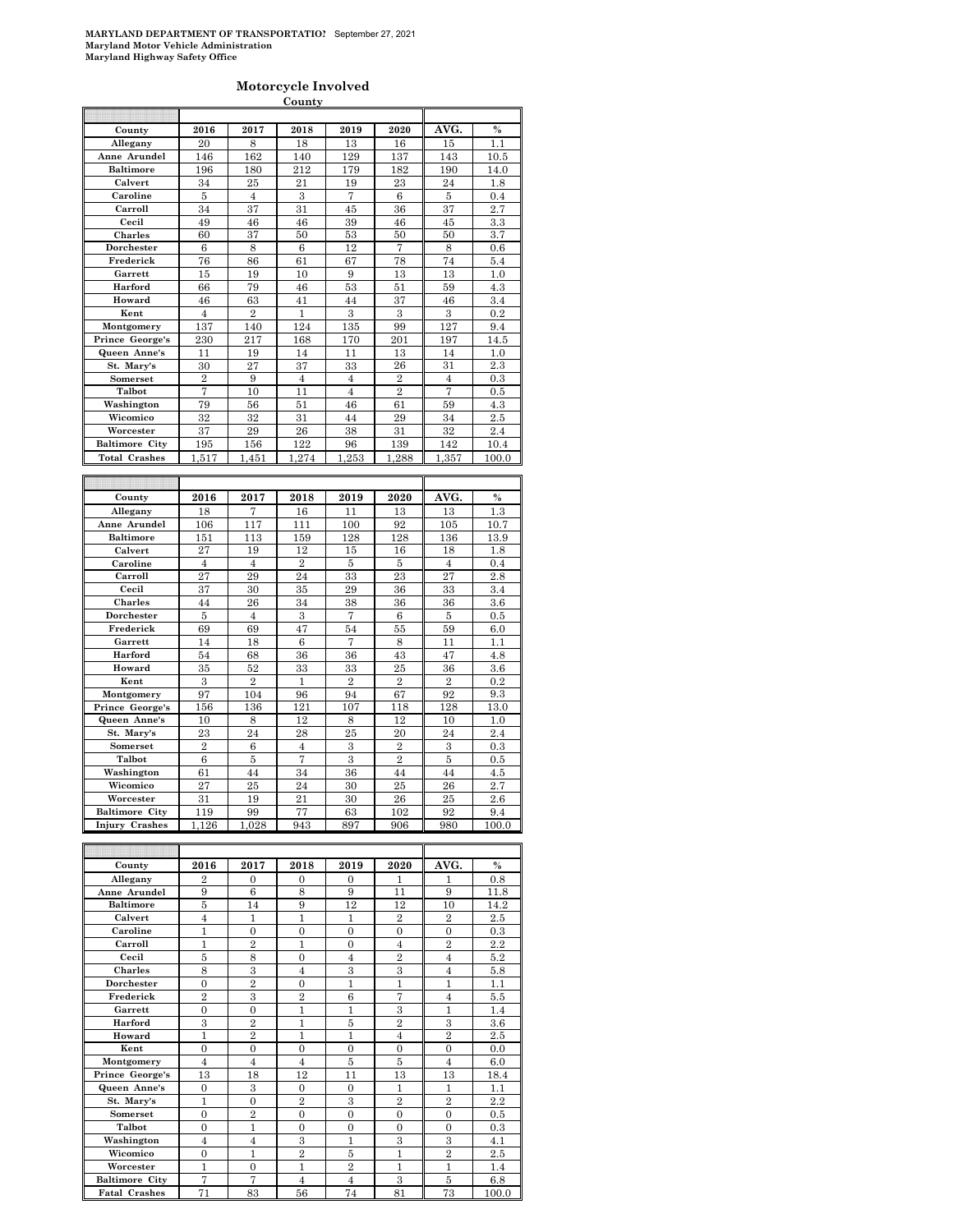|                       |                  |                  | Month            |                  |                  |                  |         |
|-----------------------|------------------|------------------|------------------|------------------|------------------|------------------|---------|
|                       |                  |                  |                  |                  |                  |                  |         |
| Month                 | 2016             | 2017             | 2018             | 2019             | 2020             | AVG.             | $\%$    |
| January               | 20               | 27               | 33               | 20               | 31               | 26               | 1.9     |
| February              | 38               | 77               | 30               | 31               | 26               | 40               | 3.0     |
| March                 | 107              | 54               | 38               | 71               | 93               | 73               | 5.4     |
| April                 | 126              | 183              | 117              | 116              | 74               | 123              | 9.1     |
| May                   | 147              | 158              | 152              | 163              | 160              | 156              | 11.5    |
| June                  | 231              | 213              | 181              | 182              | 152              | 192              | 14.1    |
| July                  | 209              | 174              | 181              | 157              | 182              | 181              | 13.3    |
| August                | 175              | 172              | 179              | 178              | 162              | 173              | 12.8    |
| September             | 196              | 174              | 148              | 177              | 172              | 173              | 12.8    |
| October               | 161              | 128              | 124              | 95               | 134              | 128              | 9.5     |
| November              | 81               | 62               | 55               | 42               | 83               | 65               | 4.8     |
| December              | 26               | 29               | 36               | 21               | 19               | 26               | 1.9     |
| Unknown               | $\overline{0}$   | $\mathbf{0}$     | $\boldsymbol{0}$ | $\overline{0}$   | $\boldsymbol{0}$ | $\boldsymbol{0}$ | 0.0     |
| <b>Total Crashes</b>  | 1,517            | 1,451            | 1,274            | 1,253            | 1,288            | 1,357            | 100.0   |
|                       |                  |                  |                  |                  |                  |                  |         |
|                       |                  |                  |                  |                  |                  |                  |         |
| Month                 | 2016             | 2017             | 2018             | 2019             | 2020             | AVG.             | $\%$    |
| January               | 9                | 15               | 24               | 10               | 23               | 16               | 1.7     |
| February              | 27               | $55\,$           | 26               | 20               | 16               | 29               | 2.9     |
| March                 | 73               | 35               | 27               | 56               | 72               | 53               | 5.4     |
| April                 | 96               | 127              | 83               | 79               | 49               | 87               | 8.9     |
| May                   | 101              | 116              | 111              | 118              | 106              | 110              | 11.3    |
| June                  | 180              | 152              | 133              | 130              | 113              | 142              | 14.4    |
| July                  | 159              | 132              | 140              | 113              | 130              | 135              | 13.8    |
| August                | 139              | 125              | 142              | 121              | 104              | 126              | 12.9    |
| September             | 150              | 124              | 107              | 136              | 128              | 129              | 13.2    |
| October               | 124              | 89               | 88               | 71               | 87               | 92               | 9.4     |
| November              | 55               | 40               | 41               | 31               | 65               | 46               | 4.7     |
| December              | 13               | 18               | 21               | 12               | 13               | 15               | 1.6     |
| Unknown               | $\boldsymbol{0}$ | $\boldsymbol{0}$ | $\overline{0}$   | $\overline{0}$   | $\boldsymbol{0}$ | $\boldsymbol{0}$ | 0.0     |
| <b>Injury Crashes</b> | 1,126            | 1,028            | 943              | 897              | 906              | 980              | 100.0   |
|                       |                  |                  |                  |                  |                  |                  |         |
|                       |                  |                  |                  |                  |                  |                  |         |
| Month                 | 2016             | 2017             | 2018             | 2019             | 2020             | AVG.             | $\%$    |
| January               | $\overline{2}$   | 1                | $\overline{2}$   | $\boldsymbol{3}$ | $\boldsymbol{0}$ | $\overline{2}$   | 2.2     |
| February              | $\overline{2}$   | $\bf 4$          | $\boldsymbol{0}$ | $\sqrt{3}$       | $\boldsymbol{0}$ | $\overline{2}$   | $2.5\,$ |
| March                 | $\overline{7}$   | $\sqrt{4}$       | $\boldsymbol{0}$ | $\sqrt{2}$       | $\boldsymbol{3}$ | $\overline{3}$   | 4.4     |
| April                 | $\bf 5$          | 13               | $\bf 5$          | $\sqrt{4}$       | $\overline{4}$   | $\,6$            | 8.5     |
| May                   | $\overline{5}$   | $\overline{7}$   | 11               | 8                | 16               | $9\phantom{.}$   | 12.9    |
| June                  | 10               | 13               | $\overline{7}$   | 9                | $8\,$            | 9                | 12.9    |
| July                  | 14               | 10               | $\,6$            | 8                | 11               | 10               | 13.4    |
| August                | 10               | 15               | $\boldsymbol{9}$ | 19               | 12               | 13               | 17.8    |
| September             | $\bf 5$          | 10               | $\overline{4}$   | 8                | $9\phantom{.0}$  | $\overline{7}$   | 9.9     |
| October               | $\overline{5}$   | $\overline{4}$   | $\boldsymbol{9}$ | $\,6$            | 14               | 8                | 10.4    |
| November              | $\overline{5}$   | $\mathbf{1}$     | $\overline{1}$   | $\mathbf{1}$     | $\overline{4}$   | $\overline{2}$   | 3.3     |
| <b>December</b>       | $\mathbf{1}$     | $\mathbf{1}$     | $\sqrt{2}$       | $\sqrt{3}$       | $\boldsymbol{0}$ | $\mathbf{1}$     | 1.9     |
| Unknown               | $\overline{0}$   | $\overline{0}$   | $\overline{0}$   | $\overline{0}$   | $\overline{0}$   | $\overline{0}$   | 0.0     |
| <b>Fatal Crashes</b>  | 71               | 83               | 56               | 74               | 81               | 73               | 100.0   |
|                       |                  |                  |                  |                  |                  |                  |         |

# **Motorcycle Involved**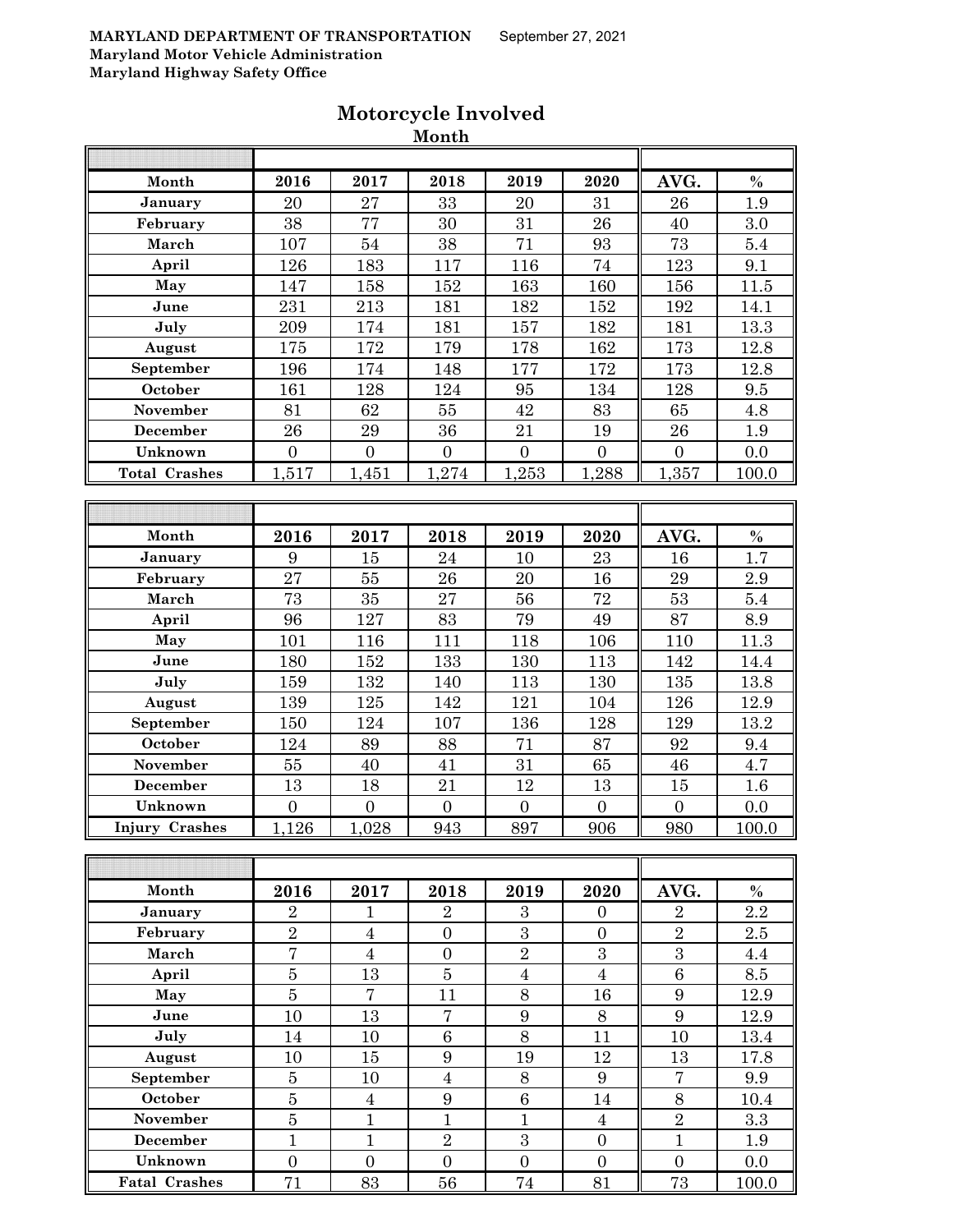September 27, 2021

# **Motorcycle Involved Day of Week**

| Day of Week           | 2016             | 2017           | 2018            | 2019           | 2020             | AVG.           | $\%$          |
|-----------------------|------------------|----------------|-----------------|----------------|------------------|----------------|---------------|
| Monday                | 150              | 151            | 135             | 115            | 152              | 141            | 10.4          |
| Tuesday               | 162              | 169            | 131             | 138            | 127              | 145            | 10.7          |
| Wednesday             | 210              | 181            | 163             | 129            | 151              | 167            | 12.3          |
| Thursday              | 198              | 188            | 164             | 156            | 127              | 167            | 12.3          |
| Friday                | 217              | 181            | 195             | 192            | 174              | 192            | 14.1          |
| Saturday              | 261              | 280            | 261             | 271            | 296              | 274            | 20.2          |
| Sunday                | 319              | 301            | 225             | 252            | 261              | 272            | 20.0          |
| Unknown               | $\overline{0}$   | $\overline{0}$ | $\overline{0}$  | $\overline{0}$ | $\overline{0}$   | $\overline{0}$ | 0.0           |
| <b>Total Crashes</b>  | 1,517            | 1,451          | 1,274           | 1,253          | 1,288            | 1,357          | 100.0         |
|                       |                  |                |                 |                |                  |                |               |
|                       |                  |                |                 |                |                  |                |               |
| Day of Week           | 2016             | 2017           | 2018            | 2019           | 2020             | AVG.           | $\%$          |
| Monday                | 113              | 103            | 94              | 84             | 109              | 101            | 10.3          |
| Tuesday               | 120              | 128            | 108             | 97             | 89               | 108            | 11.1          |
| Wednesday             | 160              | 116            | 131             | 88             | 106              | 120            | 12.3          |
| Thursday              | 132              | 124            | 120             | 117            | 82               | 115            | 11.7          |
| Friday                | 159              | 128            | 128             | 147            | 122              | 137            | 14.0          |
| Saturday              | 200              | 195            | 199             | 188            | 211              | 199            | 20.3          |
| Sunday                | 242              | 234            | 163             | 176            | 187              | 200            | 20.4          |
| Unknown               | $\overline{0}$   | $\overline{0}$ | $\overline{0}$  | $\overline{0}$ | $\overline{0}$   | $\overline{0}$ | 0.0           |
| <b>Injury Crashes</b> | 1,126            | 1,028          | 943             | 897            | 906              | 980            | 100.0         |
|                       |                  |                |                 |                |                  |                |               |
|                       |                  |                |                 |                |                  |                |               |
| Day of Week           | 2016             | 2017           | 2018            | 2019           | 2020             | AVG.           | $\frac{0}{0}$ |
| Monday                | 3                | $\overline{5}$ | 8               | 9              | 11               | 7              | 9.9           |
| Tuesday               | 3                | 8              | $\overline{2}$  | 12             | 13               | 8              | 10.4          |
| Wednesday             | 10               | 18             | $6\phantom{.}6$ | $\overline{5}$ | $\overline{7}$   | 9              | 12.6          |
| Thursday              | 15               | 15             | 6               | $\overline{2}$ | 9                | 9              | 12.9          |
| Friday                | $8\,$            | 8              | $8\,$           | 10             | $\overline{7}$   | 8              | 11.2          |
| Saturday              | 17               | 15             | 9               | 19             | 19               | 16             | 21.6          |
| Sunday                | 15               | 14             | 17              | 17             | 15               | 16             | $21.4\,$      |
| Unknown               | $\boldsymbol{0}$ | $\overline{0}$ | $\overline{0}$  | $\overline{0}$ | $\boldsymbol{0}$ | $\overline{0}$ | 0.0           |
| Fatal Crashes         | 71               | 83             | 56              | 74             | 81               | 73             | 100.0         |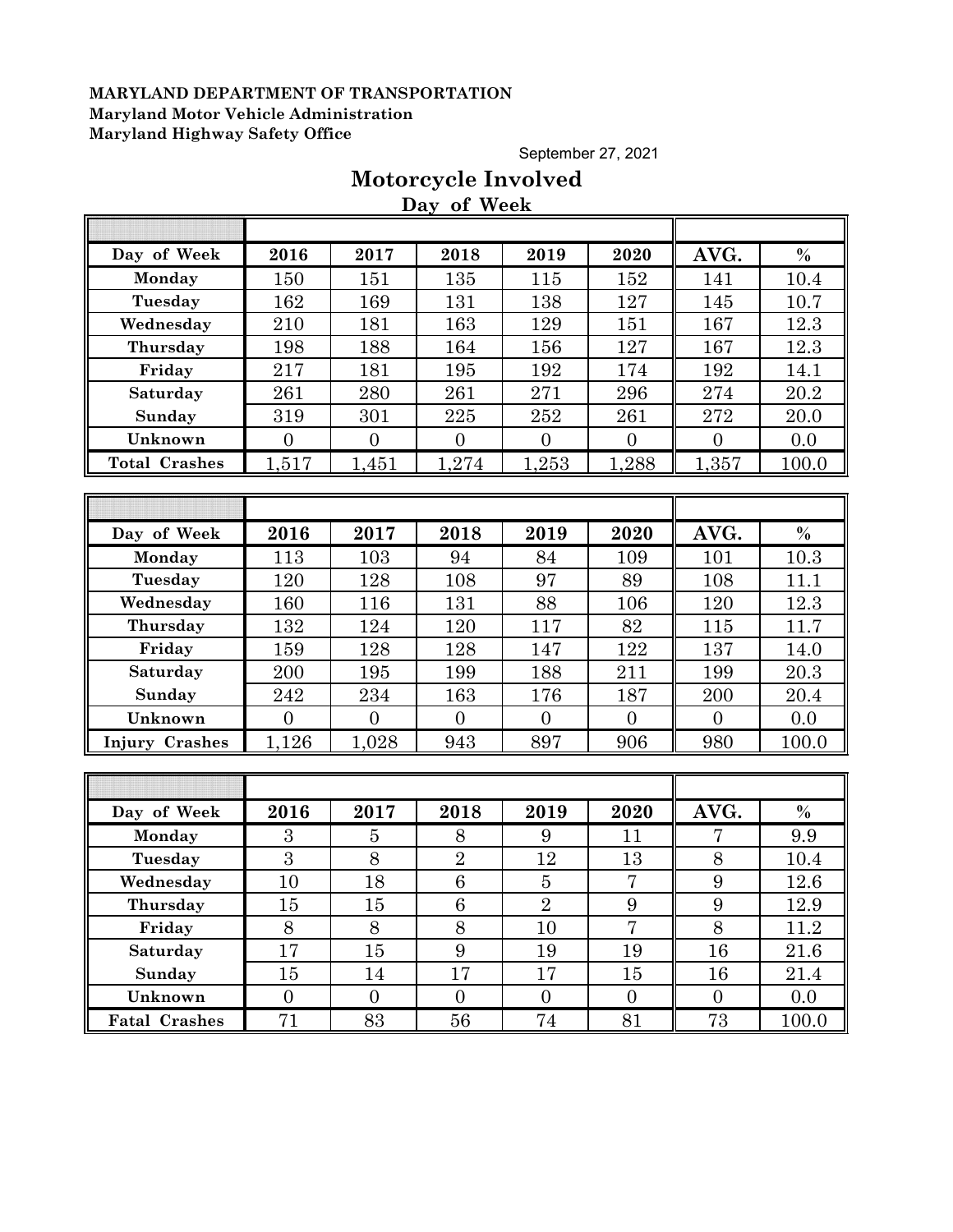### **Motorcycle Involved Time of Day**

| Time of Day          | 2016             | 2017                 | 2018              | 2019              | 2020                 | AVG.             | $\frac{0}{0}$        |
|----------------------|------------------|----------------------|-------------------|-------------------|----------------------|------------------|----------------------|
| 12:00 Midnight       | 23               | 31                   | 30                | 32                | 28                   | 29               | 2.1                  |
| 1:00                 | 17               | 22                   | 23                | 13                | 15                   | 18               | $1.3\,$              |
| 2:00                 | 15               | 20                   | 15                | 14                | 25                   | 18               | 1.3                  |
| 3:00                 | 12               | $\,$ 8 $\,$          | 11                | 13                | $\scriptstyle{7}$    | 10               | 0.8                  |
| 4:00                 | 6                | 6                    | 8                 | $\overline{7}$    | $\overline{7}$       | 7                | 0.5                  |
| 5:00                 | 11               | 17                   | 11                | 14                | 13                   | 13               | 1.0                  |
| 6:00                 | 32               | 26                   | 30                | 16                | 12                   | 23               | 1.7                  |
| 7:00                 | 29               | 38                   | 24                | 27                | 22                   | 28               | 2.1                  |
| 8:00                 | 38               | 34                   | 30                | 37                | 19                   | 32               | 2.3                  |
| 9:00                 | 41               | 36                   | 37                | 35                | 26                   | 35               | $2.6\,$              |
| 10:00                | 40               | 39                   | 37                | 32                | 36                   | 37               | 2.7                  |
| 11:00                | 67               | 55                   | 54                | 72                | 46                   | 59               | 4.3                  |
| 12:00 Noon           | 83               | 80                   | 73                | 75                | 58                   | 74               | 5.4                  |
| 1:00                 | 107              | 96                   | 71                | 86                | 86                   | 89               | 6.6                  |
| 2:00                 | 106              | 103                  | 99                | 82                | 103                  | 99               | 7.3                  |
| 3:00                 | 111              | 113                  | 109               | 95                | 118                  | 109              | 8.0                  |
| 4:00                 | 126              | 134                  | 114               | 104               | 118                  | 119              | 8.8                  |
| 5:00                 | 142              | 117                  | 113               | 114               | 133                  | 124              | 9.1                  |
| 6:00                 | 135              | 103                  | 99                | 102               | 98                   | 107              | 7.9                  |
| 7:00                 | 109              | 100                  | 88                | 74                | 94                   | 93               | 6.9                  |
| 8:00                 | 110              | 106                  | 64                | 65                | 71                   | 83               | 6.1                  |
| 9:00                 | 65               | 61                   | 68                | 65                | 65                   | 65               | 4.8                  |
| 10:00                | 47               | 59                   | 31                | 53                | 46                   | 47               | 3.5                  |
| 11:00                | 45               | 47                   | 35                | 26                | 42                   | 39               | 2.9                  |
| Unknown              | $\boldsymbol{0}$ | $\bf{0}$             | $\bf{0}$          | $\boldsymbol{0}$  | $\boldsymbol{0}$     | 0                | 0.0                  |
| <b>Total Crashes</b> | 1,517            | 1,451                | 1,274             | 1,253             | 1,288                | 1,357            | 100.0                |
|                      |                  |                      |                   |                   |                      |                  |                      |
|                      |                  |                      |                   |                   |                      |                  |                      |
|                      |                  |                      |                   |                   |                      |                  |                      |
|                      |                  |                      |                   |                   |                      |                  |                      |
| Time of Day          | 2016<br>18       | 2017<br>21           | 2018<br>$^{22}$   | 2019<br>21        | 2020<br>14           | AVG.<br>19       | $\frac{0}{0}$<br>2.0 |
| 12:00 Midnight       | $16\,$           | 16                   | 12                | $\scriptstyle{7}$ | 10                   | 12               | 1.2                  |
| 1:00                 |                  |                      |                   |                   |                      |                  |                      |
| 2:00                 | 11<br>10         | 12<br>$\overline{4}$ | 11<br>8           | 8<br>9            | 15<br>$\overline{4}$ | 11<br>7          | 1.2<br>0.7           |
| 3:00                 |                  |                      |                   |                   |                      |                  |                      |
| 4:00                 | 3                | 5                    | $\scriptstyle{7}$ | 3                 | 5                    | 5                | 0.5                  |
| 5:00                 | 6                | 10                   | $\overline{7}$    | 9                 | 9                    | 8                | 0.8                  |
| 6:00                 | 23               | 19                   | 20                | 12                | 9                    | 17               | 1.7                  |
| 7:00                 | 21<br>24         | 26<br>23             | 18<br>$^{22}$     | 17<br>30          | 16<br>12             | 20<br>$^{22}$    | 2.0<br>2.3           |
| 8:00                 |                  |                      | 28                |                   |                      | 26               |                      |
| 9:00                 | 30<br>32         | 27<br>32             | 29                | 23<br>28          | 21<br>23             | 29               | 2.6                  |
| 10:00<br>11:00       | 52               | 38                   | 40                | 62                | 34                   | 45               | 2.9<br>4.6           |
|                      |                  |                      |                   |                   |                      |                  |                      |
| 12:00 Noon           | 58               | 59                   | 62                | 57                | 43                   | 56               | 5.7                  |
| 1:00                 | 81               | 76                   | 48                | 60                | 59                   | 65               | 6.6                  |
| 2:00                 | 82               | 75                   | 81                | 58                | 76                   | 74               | 7.6                  |
| 3:00                 | 83<br>100        | 85<br>91             | 76<br>85          | 74<br>79          | 88<br>89             | 81<br>89         | 8.3<br>9.1           |
| 4:00                 |                  |                      |                   |                   | 99                   |                  |                      |
| 5:00                 | 100<br>99        | 83<br>73             | 78<br>76          | 79                | 69                   | 88<br>77         | 9.0                  |
| 6:00                 | 84               | 67                   | 69                | $70\,$<br>47      | 65                   | 66               | 7.9<br>6.8           |
| 7:00                 |                  |                      |                   |                   |                      |                  |                      |
| 8:00                 | 83               | 72                   | 47                | 49                | 43                   | 59               | 6.0                  |
| 9:00                 | 50               | 39                   | 50                | 44                | 42                   | 45               | 4.6                  |
| 10:00                | 32<br>28         | 45<br>30             | 21<br>26          | 35<br>16          | 34<br>27             | 33<br>25         | 3.4                  |
| 11:00                | $\boldsymbol{0}$ | $\bf{0}$             | $\bf{0}$          | $\boldsymbol{0}$  | $\boldsymbol{0}$     | $\boldsymbol{0}$ | $2.6\,$<br>0.0       |
| Unknown              | 1,126            | 1.028                | 943               | 897               | 906                  | 980              | 100.0                |
| Injury Crashes       |                  |                      |                   |                   |                      |                  |                      |
|                      |                  |                      |                   |                   |                      |                  |                      |

| Time of Day          | 2016             | 2017           | 2018             | 2019             | 2020             | AVG.                    | $\%$             |
|----------------------|------------------|----------------|------------------|------------------|------------------|-------------------------|------------------|
| $12:00$ Midnight     | $\,2\,$          | $\overline{2}$ | $\boldsymbol{3}$ | $\overline{2}$   | 5                | $\boldsymbol{3}$        | 3.8              |
| 1:00                 | $\mathbf{0}$     | $\mathbf{0}$   | $\,2\,$          | $\mathbf{1}$     | $\mathbf{0}$     | $\mathbf{1}$            | 0.8              |
| 2:00                 | $\mathbf{1}$     | $\overline{2}$ | $\boldsymbol{0}$ | $\mathbf{1}$     | 3                | $\,1$                   | 1.9              |
| 3:00                 | $\mathbf{0}$     | $\mathbf{1}$   | 1                | $\mathbf{1}$     | $\mathbf{1}$     | $\mathbf{1}$            | 1.1              |
| 4:00                 | $\mathbf{1}$     | $\overline{0}$ | $\boldsymbol{0}$ | $\mathbf{0}$     | $\mathbf{0}$     | $\boldsymbol{0}$        | 0.3              |
| 5:00                 | $\mathbf{0}$     | $\overline{0}$ | $\boldsymbol{0}$ | 3                | $\overline{2}$   | $\,1$                   | 1.4              |
| 6:00                 | $\overline{2}$   | $\overline{0}$ | $\mathbf{0}$     | $\mathbf{1}$     | $\mathbf{0}$     | $\mathbf{1}$            | 0.8              |
| 7:00                 | 3                | 3              | $\mathbf{0}$     | $\overline{2}$   | 1                | $\overline{2}$          | $2.5\,$          |
| 8:00                 | 1                | $\overline{0}$ | 1                | $\mathbf{0}$     | 1                | 1                       | 0.8              |
| 9:00                 | $\,3\,$          | 1              | $\mathbf{1}$     | $\mathbf{0}$     | $\boldsymbol{0}$ | $\,1$                   | 1.4              |
| 10:00                | $\,2\,$          | $\overline{2}$ | $\,2\,$          | $\mathbf{0}$     | $\mathbf{0}$     | 1                       | $1.6\phantom{0}$ |
| 11:00                | $\mathbf{1}$     | $\overline{2}$ | $\,2\,$          | $\overline{2}$   | $\overline{2}$   | $\,2\,$                 | 2.5              |
| 12:00 Noon           | $\boldsymbol{3}$ | $\overline{4}$ | $\sqrt{3}$       | $\boldsymbol{3}$ | $\overline{2}$   | $\overline{\mathbf{3}}$ | 4.1              |
| 1:00                 | $\,6$            | $\overline{4}$ | 5                | $\overline{7}$   | $\,6$            | $\,6$                   | 7.7              |
| 2:00                 | $\overline{4}$   | $\overline{4}$ | $\overline{4}$   | $\,3\,$          | 8                | $\bf 5$                 | $6.3\,$          |
| 3:00                 | $\bf 5$          | 5              | $\,6\,$          | $\,3$            | 8                | $\bf 5$                 | 7.4              |
| 4:00                 | $\overline{4}$   | 8              | $\mathbf{0}$     | 5                | $\overline{4}$   | $\overline{4}$          | 5.8              |
| 5:00                 | 9                | $\,6$          | 10               | $\bf 5$          | $\overline{4}$   | $\scriptstyle{7}$       | 9.3              |
| 6:00                 | $\overline{4}$   | 5              | $\,$ 8 $\,$      | $\overline{7}$   | 1                | $\bf 5$                 | 6.8              |
| 7:00                 | $\mathbf{1}$     | 11             | $\overline{2}$   | 9                | 9                | $\,6$                   | 8.8              |
| 8:00                 | 6                | $\overline{7}$ | $\mathbf{0}$     | 3                | 9                | 5                       | 6.8              |
| 9:00                 | $\overline{2}$   | $\,$ 8 $\,$    | $\,3$            | $\sqrt{4}$       | $\overline{7}$   | $\bf 5$                 | 6.6              |
| 10:00                | 5                | 5              | $\mathbf{1}$     | $\overline{7}$   | $\bf 5$          | $\bf 5$                 | 6.3              |
| 11:00                | 6                | $\,3$          | $\,2\,$          | 5                | $\,3\,$          | $\overline{4}$          | 5.2              |
| Unknown              | $\mathbf{0}$     | $\mathbf{0}$   | $\mathbf{0}$     | $\mathbf{0}$     | $\mathbf{0}$     | $\mathbf{0}$            | 0.0              |
| <b>Fatal Crashes</b> | 71               | 83             | 56               | 74               | 81               | 73                      | 100.0            |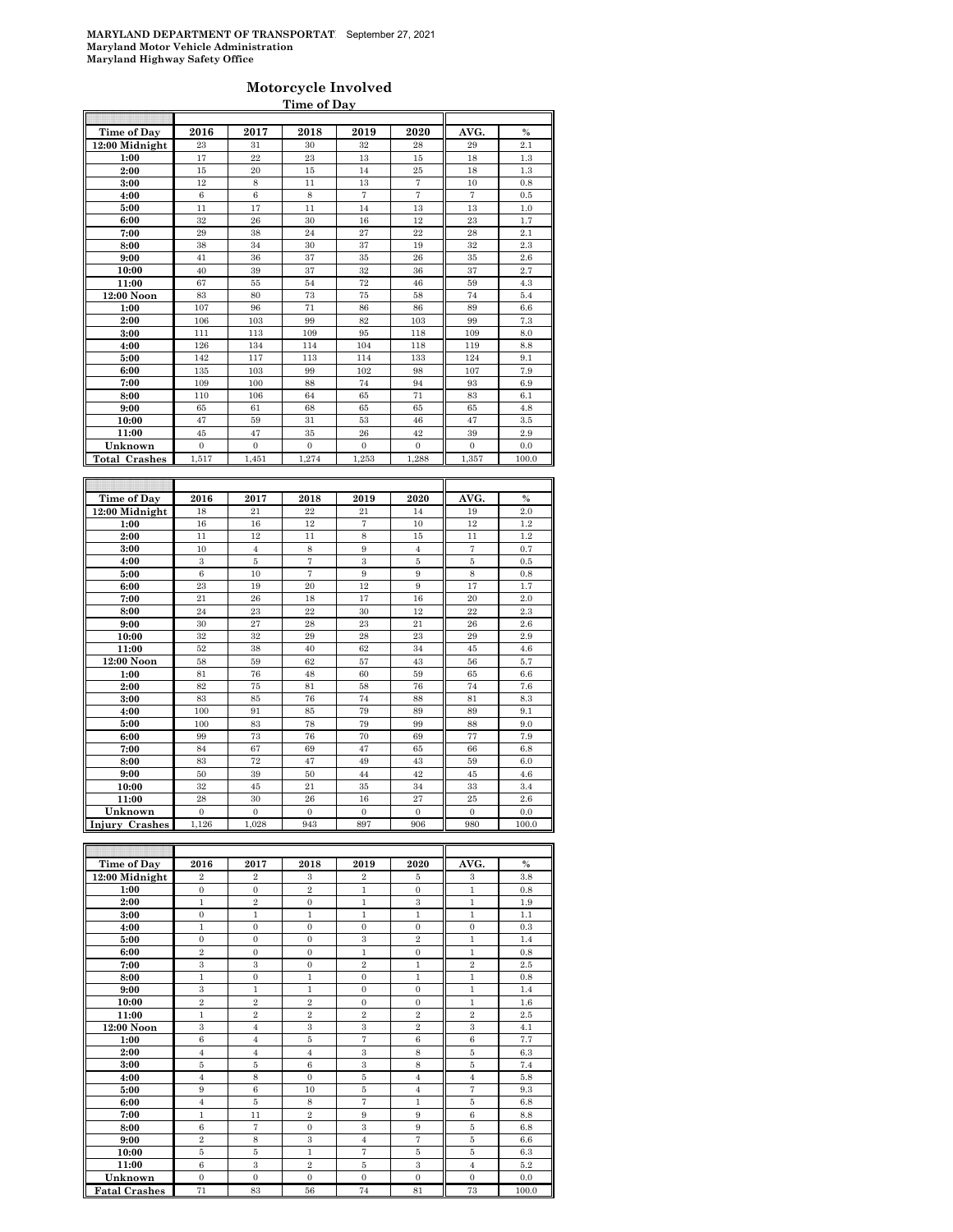### **Motorcycle Involved Driver Age**

| Driver Age                           | 2016         | 2017                    | 2018                    | 2019           | 2020                  | AVG.                  | $\%$         |
|--------------------------------------|--------------|-------------------------|-------------------------|----------------|-----------------------|-----------------------|--------------|
| 15 and Under                         | 3            | 5                       | 5                       | 9              | 10                    | 6                     | 0.5          |
| 16                                   | $\mathbf{1}$ | $\overline{2}$          | $\overline{4}$          | 3              | $\overline{2}$        | $\overline{2}$        | 0.2          |
| 17                                   | 7            | 8                       | 10                      | $\overline{4}$ | 8                     | $\overline{7}$        | 0.5          |
| 18                                   | 17           | 17                      | 14                      | 15             | 7                     | 14                    | 1.0          |
| 19                                   | 16           | 20                      | 20                      | 25             | 22                    | 21                    | 1.5          |
| 20                                   | 33           | 35                      | 28                      | 20             | 32                    | 30                    | 2.1          |
| $21 - 24$                            | 169          | 170                     | 137                     | 135            | 137                   | 150                   | 10.7         |
| $25 - 29$                            | 223          | 211                     | 164                     | 161            | 191                   | 190                   | 13.6         |
| $30 -$<br>34                         | 198          | 149                     | 137                     | 128            | 155                   | 153                   | 10.9         |
| $35 -$<br>39                         | 130          | 126                     | 106                     | 121            | 133                   | 123                   | 8.8          |
| 44<br>40<br>$\overline{\phantom{a}}$ | 125          | 118                     | 74                      | 87             | 92                    | 99                    | 7.1          |
| 45<br>49<br>$\blacksquare$           | 118          | 138                     | 111                     | 104            | 90                    | 112                   | 8.0          |
| 50<br>54<br>$\blacksquare$           | 140          | 137                     | 116                     | 145            | 98                    | 127                   | 9.1          |
| 59<br>55 -                           | 102          | 111                     | 124                     | 116            | 108                   | 112                   | 8.0          |
| 60<br>64<br>$\overline{\phantom{a}}$ | 77           | 75                      | 86                      | 70             | 65                    | 75                    | 5.3          |
| $65 - 69$                            | 59           | 51                      | 42                      | 40             | 47                    | 48                    | 3.4          |
| 70<br>79<br>$\overline{\phantom{a}}$ | 31           | 24                      | 32                      | 27             | 23                    | 27                    | 2.0          |
| $80 +$                               | 5            | 5                       | $\mathbf{1}$            | $\overline{4}$ | 6                     | $\overline{4}$        | $\rm 0.3$    |
| Unknown                              | 110          | 93                      | 95                      | 90             | 113                   | 100                   | 7.1          |
| <b>Total Drivers</b>                 | 1,564        | 1,495                   | 1,306                   | 1,304          | 1,339                 | 1,402                 | 100.0        |
|                                      |              |                         |                         |                |                       |                       |              |
|                                      |              |                         |                         |                |                       |                       |              |
|                                      |              |                         |                         |                |                       |                       |              |
| Driver Age                           | 2016         | 2017                    | 2018                    | 2019           | 2020                  | AVG.                  | $\%$         |
| 15 and Under                         | $\,3$        | $\overline{4}$          | $\overline{4}$          | 8              | 9                     | 6                     | 0.6          |
| 16                                   | 1            | $\mathbf{1}$            | $\overline{4}$          | 3              | $\mathbf{1}$          | $\overline{2}$        | 0.2          |
| 17                                   | 5            | 5                       | 7                       | $\overline{3}$ | 7                     | 5                     | 0.6          |
| 18                                   | 12           | 10                      | 8                       | 13             | $\overline{7}$        | 10                    | 1.0          |
| 19                                   | 13           | 16                      | 15                      | 16             | 21                    | 16                    | 1.7          |
| 20                                   | 23           | 26                      | 23                      | 18             | 22                    | 22                    | 2.3          |
| $21 - 24$                            | 129          | 121                     | 103                     | 92             | 95                    | 108                   | 11.1         |
| $25 -$<br>29                         | 173          | 151                     | 115                     | 116            | 149                   | 141                   | 14.5         |
| 34<br>$30 -$                         | 143          | 99                      | 100                     | 87             | 109                   | 108                   | 11.1         |
| 39<br>35<br>$\overline{\phantom{a}}$ | 106          | 91                      | 84                      | 88             | 89                    | 92                    | 9.4          |
| $40 - 44$                            | 96           | 93                      | 54                      | 65             | 68                    | 75                    | 7.7          |
| $45 - 49$                            | 94           | 103                     | 87                      | 78             | 64                    | 85                    | 8.8          |
| $50 -$<br>54                         | 105          | 105                     | 93                      | 107            | 76                    | 97                    | 10.0         |
| 55<br>59<br>$\overline{\phantom{a}}$ | 76           | 80                      | 90                      | 85             | 78                    | 82                    | 8.4          |
| $60 -$<br>64                         | 55           | 57                      | 74                      | 54             | 51                    | 58                    | 6.0          |
| 65<br>69<br>$\overline{\phantom{a}}$ | 42           | 37                      | 36                      | 33             | 37                    | 37                    | 3.8          |
| $70 - 79$                            | 26           | 14                      | 22                      | 19             | 16                    | 19                    | $2.0\,$      |
| $80 +$                               | 3            | $\overline{2}$          | $\mathbf{1}$            | $\overline{2}$ | $\overline{2}$        | $\overline{2}$        | 0.2          |
| Unknown<br><b>Injured Drivers</b>    | 8<br>1,113   | $\overline{7}$<br>1,022 | $\boldsymbol{9}$<br>929 | $\,3$<br>890   | $\overline{7}$<br>908 | $\overline{7}$<br>972 | 0.7<br>100.0 |

| Driver Age               | 2016           | 2017           | 2018           | 2019           | 2020           | AVG.           | $\%$  |
|--------------------------|----------------|----------------|----------------|----------------|----------------|----------------|-------|
| 15 and Under             | $\overline{0}$ | $\mathbf{0}$   | $\mathbf{0}$   | $\Omega$       | $\mathbf{0}$   | $\overline{0}$ | 0.0   |
| 16                       | $\Omega$       | $\Omega$       | $\Omega$       | $\Omega$       | $\Omega$       | $\Omega$       | 0.0   |
| 17                       | $\overline{0}$ | $\overline{0}$ | 1              | 1              | 1              | $\mathbf{1}$   | 0.9   |
| 18                       | 1              | $\overline{2}$ | $\overline{2}$ | 1              | $\Omega$       | $\mathbf{1}$   | 1.7   |
| 19                       | $\overline{2}$ | $\overline{0}$ | $\Omega$       | $\overline{2}$ | $\theta$       | $\mathbf{1}$   | 1.2   |
| 20                       | 1              | $\overline{2}$ | $\overline{2}$ | $\Omega$       | $\overline{4}$ | $\overline{2}$ | 2.6   |
| $21 - 24$                | 15             | 8              | 8              | 13             | 9              | 11             | 15.3  |
| $25 - 29$                | 8              | 12             | 8              | 17             | 5              | 10             | 14.5  |
| $30 - 34$                | 8              | 10             | 6              | 8              | 12             | 9              | 12.7  |
| $35 - 39$                | 3              | 5              | 1              | 5              | 9              | 5              | 6.6   |
| $40 - 44$                | 6              | $\overline{7}$ | 3              | 3              | $\overline{4}$ | 5              | 6.6   |
| $45 - 49$                | 5              | $\overline{4}$ | $\overline{4}$ | 5              | 6              | 5              | 6.9   |
| $50 - 54$                | 5              | 9              | $\overline{7}$ | 6              | 3              | 6              | 8.7   |
| $55 - 59$                | $\overline{4}$ | 8              | 8              | 5              | 7              | 6              | 9.2   |
| $60 - 64$                | $\overline{4}$ | 5              | 1              | 1              | 7              | $\overline{4}$ | 5.2   |
| $65 - 69$                | 3              | 3              | $\Omega$       | 3              | $\overline{2}$ | $\overline{2}$ | 3.2   |
| $70 - 79$                | $\overline{2}$ | $\overline{4}$ | 3              | 1              | $\overline{4}$ | 3              | 4.0   |
| $80 +$                   | $\overline{0}$ | $\overline{0}$ | $\Omega$       | $\Omega$       | 1              | $\Omega$       | 0.3   |
| Unknown                  | 1              | $\overline{0}$ | $\Omega$       | $\Omega$       | $\Omega$       | $\Omega$       | 0.3   |
| <b>Driver Fatalities</b> | 68             | 79             | 54             | 71             | 74             | 69             | 100.0 |

**Driver pages - motorcycle drivers only.**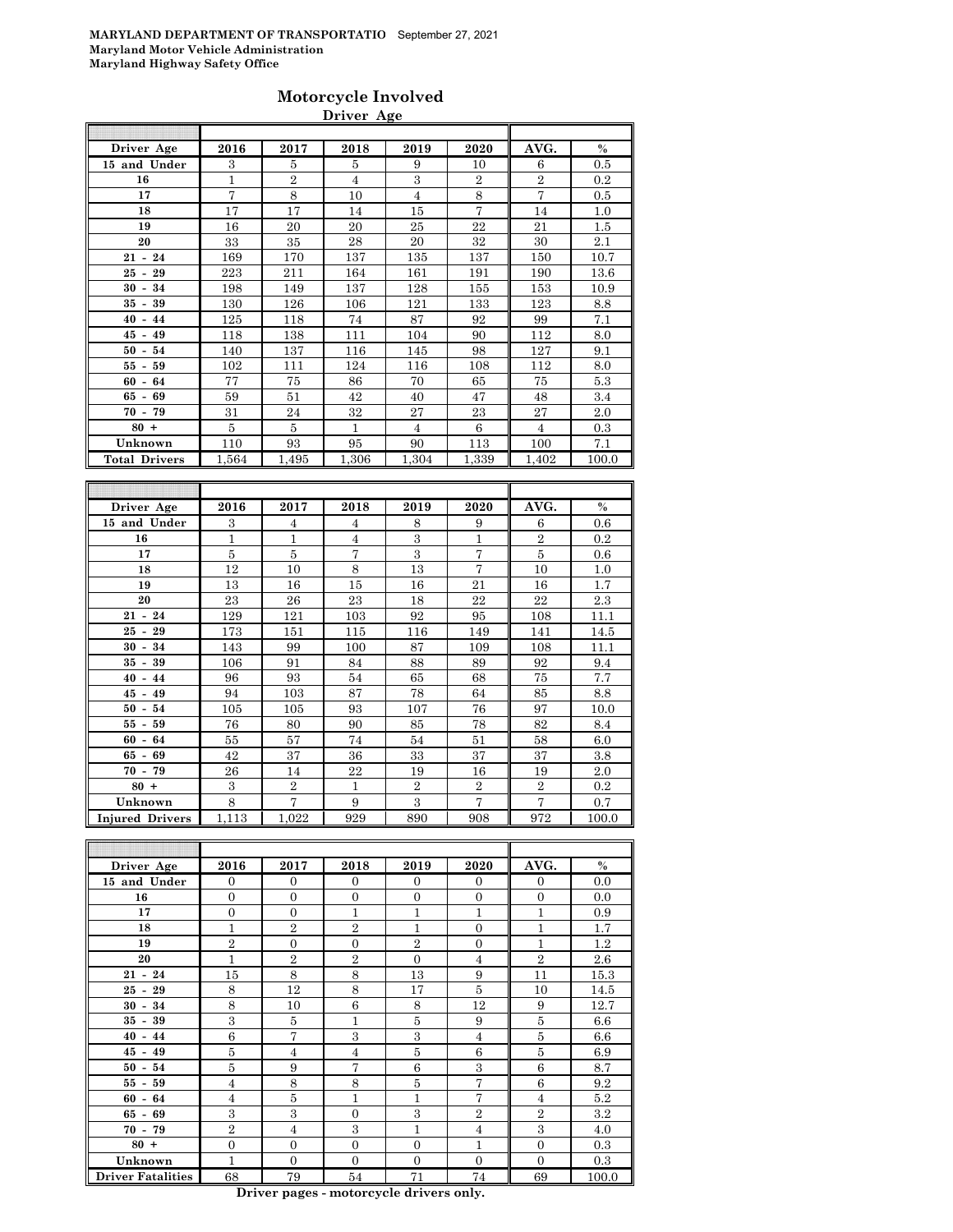| Driver Gender        | 2016  | 2017  | 2018  | 2019  | 2020  | AVG.  | $\%$  |
|----------------------|-------|-------|-------|-------|-------|-------|-------|
| Male                 | 1,361 | 1,304 | , 136 | 1,132 | 1,151 | 1,217 | 86.8  |
| Female               | 95    | 98    | 69    |       | 78    | 83    | 6.0   |
| Unknown              | 108   | 93    | 101   | 95    | 110   | 101   | 7.2   |
| <b>Total Drivers</b> | 1,564 | 495   | ,306  | 1,304 | 1,339 | ,402  | 100.0 |
|                      |       |       |       |       |       |       |       |

# **Motorcycle Involved**

| - -------            | $\bm{\sigma}$ | ◡    | vv   |       | $\cdot$ |      |          |
|----------------------|---------------|------|------|-------|---------|------|----------|
| Unknown              | 108           | 93   | 101  | 95    | 110     | 101  | 7.2      |
| <b>Total Drivers</b> | .564          | .495 | ,306 | 1,304 | 1,339   | ,402 | $100 \,$ |
|                      |               |      |      |       |         |      |          |
|                      |               |      |      |       |         |      |          |
|                      |               |      |      |       |         |      |          |
| Driver Gender        | 2016          | 2017 | 2018 | 2019  | 2020    | AVG. | $\%$     |

 **Driver Gender**

| Driver Gender          | 2016 | 2017 | 2018 | 2019 | 2020 | AVG. | $\%$  |
|------------------------|------|------|------|------|------|------|-------|
| Male                   | .031 | 939  | 862  | 820  | 847  | 900  | 92.5  |
| Female                 | 71   | 75   | 56   | 62   | 55   | 64   | 6.6   |
| Unknown                |      |      |      |      |      |      | 0.9   |
| <b>Driver Injuries</b> | 113  | .022 | 929  | 890  | 908  | 972  | 100.0 |
|                        |      |      |      |      |      |      |       |

| Driver Gender            | 2016 | 2017 | 2018 | 2019 | 2020 | AVG. | $\%$  |
|--------------------------|------|------|------|------|------|------|-------|
| Male                     | 64   | 77   | 52   |      | 72   | 67   | 96.8  |
| Female                   |      |      |      |      |      |      | 3.2   |
| Unknown                  |      |      |      |      |      |      | 0.0   |
| <b>Driver Fatalities</b> | 68   | 79   | 54   |      | 74   | 69   | 100.0 |

**Driver pages - motorcycle drivers only.**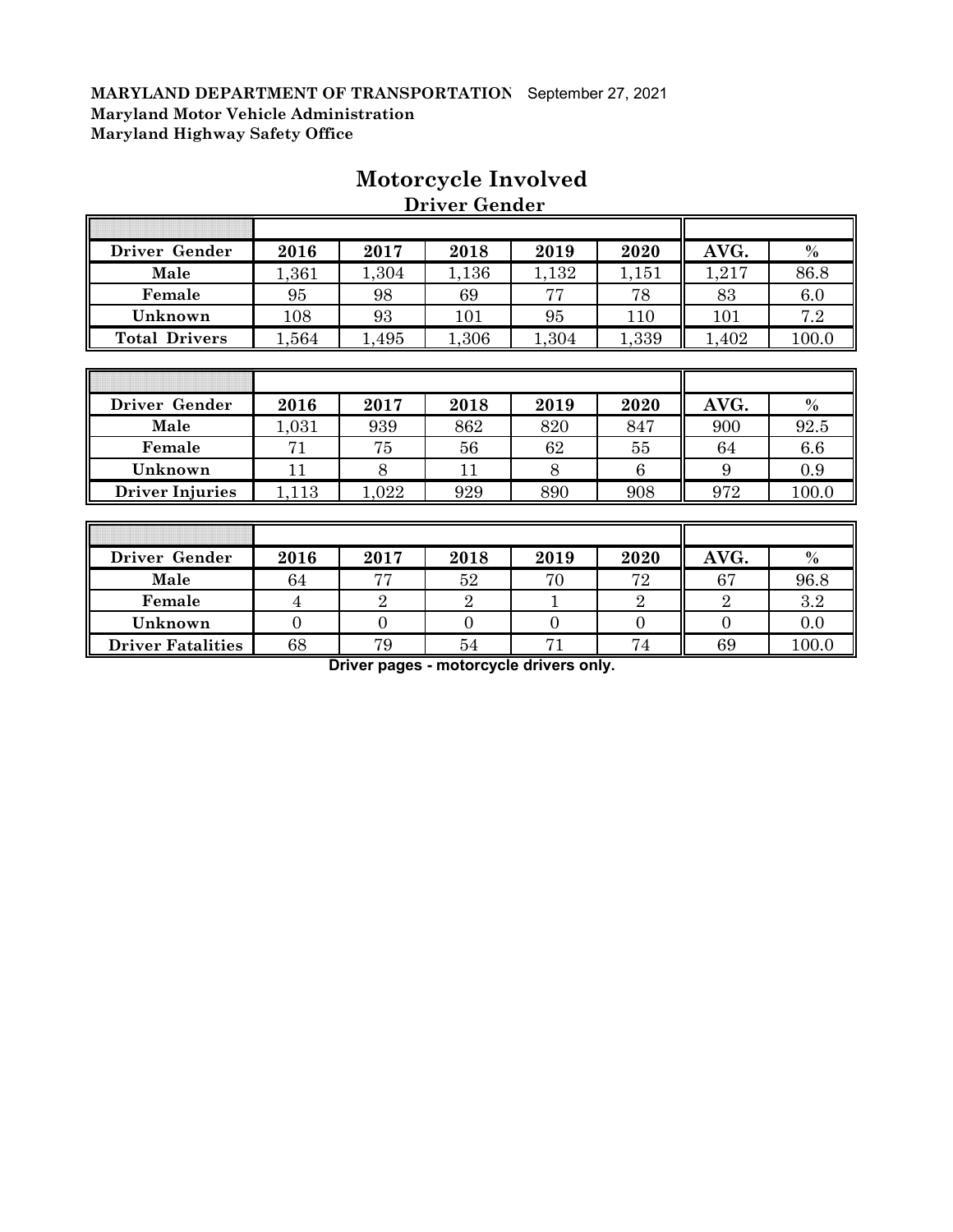### **Motorcycle Involved Driver Safety Equipment Use**

| <b>Safety Equipment</b>             | 2016             | 2017               | 2018             | 2019             | 2020             | AVG.             | $\%$    |
|-------------------------------------|------------------|--------------------|------------------|------------------|------------------|------------------|---------|
| <b>Not Applicable</b>               | 141              | 123                | 123              | 123              | 117              | 125              | 8.9     |
| None                                |                  | 146                |                  | 118              |                  | 142              | 10.1    |
|                                     | 150              |                    | 125              |                  | 172              |                  |         |
| Lap belt only                       | $\overline{0}$   | $\overline{2}$     | $\mathbf{1}$     | $\overline{2}$   | $\overline{0}$   | $\mathbf{1}$     | 0.1     |
| Shoulder belt only                  | 1                | $\boldsymbol{0}$   | 1                | 1                | $\overline{0}$   | $\mathbf{1}$     | 0.0     |
| Shoulder/Lap belt(s)                | 30               | $^{21}$            | 21               | 25               | 19               | 23               | 1.7     |
| Child/Youth restraint               | $\mathbf{0}$     | $\mathbf{0}$       |                  |                  | $\overline{0}$   | $\mathbf{0}$     |         |
|                                     |                  |                    | 0                | $\boldsymbol{0}$ |                  |                  | 0.0     |
| Child restraint forward             | $\overline{0}$   | $\overline{0}$     | $\overline{0}$   | $\overline{0}$   | $\overline{0}$   | $\overline{0}$   | 0.0     |
| Child restraint rear                | $\boldsymbol{0}$ | $\boldsymbol{0}$   | $\boldsymbol{0}$ | $\boldsymbol{0}$ | 0                | $\mathbf{0}$     | 0.0     |
| <b>Booster seat</b>                 | $\overline{0}$   | $\overline{0}$     | $\overline{0}$   | $\overline{0}$   | $\overline{0}$   | $\overline{0}$   | 0.0     |
| Child restraint unknow              |                  |                    |                  |                  |                  |                  |         |
|                                     | $\mathbf{0}$     | $\mathbf{0}$       | $\overline{0}$   | $\overline{0}$   | $\overline{0}$   | $\overline{0}$   | 0.0     |
| Mc/Bike helmet                      | 683              | 653                | 552              | 561              | 592              | 608              | 43.4    |
| Mc/bike shield only                 | 15               | 9                  | $\,6$            | 10               | 10               | 10               | 0.7     |
| Mc/bike helmet & shield             | 455              | 440                | 379              | 376              | 329              | 396              | 28.2    |
|                                     |                  |                    |                  |                  |                  | $\overline{2}$   |         |
| Protective pads                     | 3                | $\overline{2}$     | $\overline{2}$   | $\overline{2}$   | 3                |                  | 0.2     |
| Reflective clothing                 | $\boldsymbol{0}$ | $\boldsymbol{0}$   | 0                | $\boldsymbol{0}$ | $\boldsymbol{0}$ | 0                | 0.0     |
| Lighting                            | $\overline{0}$   | $\overline{0}$     | $\overline{0}$   | $\overline{0}$   | $\overline{0}$   | $\mathbf{0}$     | 0.0     |
| Air bag only                        | $\mathbf{0}$     | $\boldsymbol{0}$   | $\mathbf{0}$     | $\boldsymbol{0}$ | $\boldsymbol{0}$ | $\boldsymbol{0}$ | 0.0     |
|                                     | $\overline{0}$   | $\overline{0}$     | $\overline{0}$   | $\overline{0}$   | $\overline{0}$   | $\overline{0}$   | 0.0     |
| Air bag and belts                   |                  |                    |                  |                  |                  |                  |         |
| Other                               | $\overline{2}$   | 3                  | $\bf 5$          | 3                | 5                | $\overline{4}$   | 0.3     |
| Unknown                             | 84               | 96                 | 91               | 83               | 92               | 89               | 6.4     |
| <b>Total Drivers</b>                | 1.564            | $\overline{1,}495$ | 1.306            | 1.304            | 1.339            | 1.402            | 100.0   |
|                                     |                  |                    |                  |                  |                  |                  |         |
|                                     |                  |                    |                  |                  |                  |                  |         |
|                                     |                  |                    |                  |                  |                  |                  |         |
| <b>Safety Equipment</b>             | 2016             | 2017               | 2018             | 2019             | 2020             | AVG.             | $\%$    |
| <b>Not Applicable</b>               | 91               | 81                 | 81               | 80               | 71               | 81               | 8.3     |
|                                     |                  |                    |                  |                  |                  |                  |         |
| None                                | 114              | 99                 | 93               | 87               | 135              | 106              | 10.9    |
| Lap belt only                       | $\mathbf{0}$     | $\overline{2}$     | 1                | 1                | 0                | 1                | 0.1     |
| Shoulder belt only                  | $\overline{0}$   | $\overline{0}$     | $\overline{0}$   | $\mathbf{1}$     | $\overline{0}$   | $\overline{0}$   | 0.0     |
| Shoulder/Lap belt(s)                | 18               | 8                  | 7                | 9                | 8                | 10               | 1.0     |
|                                     |                  |                    |                  |                  |                  |                  |         |
| Child/Youth restraint               | $\overline{0}$   | $\overline{0}$     | $\overline{0}$   | $\overline{0}$   | $\overline{0}$   | $\overline{0}$   | 0.0     |
| Child restraint forward             | $\overline{0}$   | $\overline{0}$     | $\overline{0}$   | $\overline{0}$   | $\overline{0}$   | $\boldsymbol{0}$ | 0.0     |
| Child restraint rear                | $\overline{0}$   | $\overline{0}$     | $\overline{0}$   | $\overline{0}$   | $\overline{0}$   | $\overline{0}$   | 0.0     |
| <b>Booster seat</b>                 | 0                | $\boldsymbol{0}$   | $\boldsymbol{0}$ | 0                | $\boldsymbol{0}$ | $\boldsymbol{0}$ | 0.0     |
|                                     |                  |                    |                  |                  |                  |                  |         |
| Child restraint unknow              | $\overline{0}$   | $\mathbf{0}$       | $\overline{0}$   | 0                | $\overline{0}$   | $\overline{0}$   | 0.0     |
| Mc/Bike helmet                      | 512              | 470                | 425              | 417              | 438              | 452              | 46.5    |
| Mc/bike shield only                 | 9                | 5                  | 3                | 8                | 8                | 7                | 0.7     |
| Mc/bike helmet & shield             | 353              | 337                | 297              | 268              | 227              | 296              | 30.5    |
|                                     |                  |                    |                  |                  |                  |                  |         |
| Protective pads                     | 3                | $\overline{2}$     | 1                | 1                | 1                | $\overline{2}$   | 0.2     |
| Reflective clothing                 | $\mathbf{0}$     | $\mathbf{0}$       | $\overline{0}$   | $\overline{0}$   | $\overline{0}$   | $\mathbf{0}$     | 0.0     |
| Lighting                            | $\overline{0}$   | $\overline{0}$     | $\overline{0}$   | $\overline{0}$   | $\overline{0}$   | $\overline{0}$   | 0.0     |
| Air bag only                        | $\overline{0}$   | $\mathbf{0}$       | $\overline{0}$   | $\overline{0}$   | $\overline{0}$   | $\overline{0}$   | 0.0     |
|                                     |                  |                    |                  |                  |                  |                  |         |
| Air bag and belts                   | $\mathbf{0}$     | $\boldsymbol{0}$   | $\boldsymbol{0}$ | $\boldsymbol{0}$ | $\boldsymbol{0}$ | $\boldsymbol{0}$ | 0.0     |
| Other                               | 1                | $\mathbf{1}$       | $\overline{4}$   | $\overline{2}$   | 3                | $\overline{2}$   | 0.2     |
| Unknown                             | 12               | 17                 | 17               | 16               | 17               | 16               | 1.6     |
| <b>Driver Injuries</b>              |                  | 1.022              | 929              |                  |                  |                  |         |
|                                     | 1,113            |                    |                  | 890              | 908              | 972              | 100.0   |
|                                     |                  |                    |                  |                  |                  |                  |         |
|                                     |                  |                    |                  |                  |                  |                  |         |
| <b>Safety Equipment</b>             | 2016             | 2017               | 2018             | 2019             | 2020             | AVG.             | $\%$    |
| <b>Not Applicable</b>               | 3                | 3                  | 2                | 2                | 1                | $\overline{2}$   | 3.2     |
|                                     |                  |                    |                  |                  |                  |                  |         |
| None                                | $\overline{4}$   | 8                  | 4                | 5                | 3                | 5                | 6.9     |
| Lap belt only                       | $\boldsymbol{0}$ | $\boldsymbol{0}$   | $\boldsymbol{0}$ | $\mathbf{0}$     | $\overline{0}$   | $\overline{0}$   | 0.0     |
| Shoulder belt only                  | $\overline{0}$   | $\boldsymbol{0}$   | $\boldsymbol{0}$ | 0                | $\boldsymbol{0}$ | $\boldsymbol{0}$ | 0.0     |
| Shoulder/Lap belt(s)                | $\overline{0}$   | $\overline{0}$     | $\boldsymbol{0}$ | $\boldsymbol{0}$ | $\overline{0}$   | $\boldsymbol{0}$ | 0.0     |
|                                     |                  |                    |                  |                  |                  |                  |         |
| Child/Youth restraint               | $\mathbf{0}$     | $\boldsymbol{0}$   | $\boldsymbol{0}$ | $\boldsymbol{0}$ | $\boldsymbol{0}$ | $\boldsymbol{0}$ | 0.0     |
| Child restraint forward             | 0                | $\boldsymbol{0}$   | $\boldsymbol{0}$ | 0                | $\boldsymbol{0}$ | $\boldsymbol{0}$ | 0.0     |
| Child restraint rear                | 0                | $\boldsymbol{0}$   | $\boldsymbol{0}$ | 0                | $\boldsymbol{0}$ | $\boldsymbol{0}$ | 0.0     |
| <b>Booster seat</b>                 | $\mathbf{0}$     | $\boldsymbol{0}$   | $\boldsymbol{0}$ | $\boldsymbol{0}$ | 0                | $\boldsymbol{0}$ | 0.0     |
|                                     |                  |                    |                  |                  |                  |                  |         |
| Child restraint unk.                | $\boldsymbol{0}$ | $\boldsymbol{0}$   | $\overline{0}$   | $\overline{0}$   | 0                | $\mathbf{0}$     | 0.0     |
| Mc/Bike helmet                      | 37               | 44                 | 28               | 43               | 41               | 39               | 55.8    |
| Mc/bike shield only                 | $\mathbf{0}$     | $\overline{2}$     | $\mathbf{1}$     | $\overline{0}$   | $\mathbf{1}$     | 1                | 1.2     |
| Mc/bike helmet & shield             | 23               | 19                 | 18               | 21               | 28               | 22               | 31.5    |
|                                     |                  |                    |                  |                  |                  |                  |         |
| Protective pads                     | $\mathbf{0}$     | $\mathbf{0}$       | $\mathbf{0}$     | $\boldsymbol{0}$ | $\boldsymbol{0}$ | $\boldsymbol{0}$ | 0.0     |
| Reflective clothing                 | $\overline{0}$   | $\boldsymbol{0}$   | $\boldsymbol{0}$ | $\boldsymbol{0}$ | $\boldsymbol{0}$ | $\boldsymbol{0}$ | 0.0     |
| Lighting                            | 0                | $\boldsymbol{0}$   | 0                | 0                | $\boldsymbol{0}$ | 0                | 0.0     |
| Air bag only                        | $\overline{0}$   | $\overline{0}$     | $\overline{0}$   | $\overline{0}$   | $\overline{0}$   | $\overline{0}$   | 0.0     |
|                                     |                  |                    |                  |                  |                  |                  |         |
| Air bag and belts                   | 0                | $\boldsymbol{0}$   | $\boldsymbol{0}$ | $\boldsymbol{0}$ | 0                | $\mathbf{0}$     | 0.0     |
| Other                               | $\mathbf{0}$     | $\mathbf{1}$       | $\boldsymbol{0}$ | $\boldsymbol{0}$ | $\boldsymbol{0}$ | $\boldsymbol{0}$ | 0.3     |
|                                     |                  |                    | $\mathbf{1}$     | $\boldsymbol{0}$ | $\boldsymbol{0}$ | 1                | $1.2\,$ |
|                                     | 1                |                    |                  |                  |                  |                  |         |
| Unknown<br><b>Driver Fatalities</b> | 68               | $\,2$<br>79        | 54               | 71               | 74               | 69               | 100.0   |

**Driver pages - motorcycle drivers only.**

**Note: None & Air Bag are counted as no safety equipment in use.**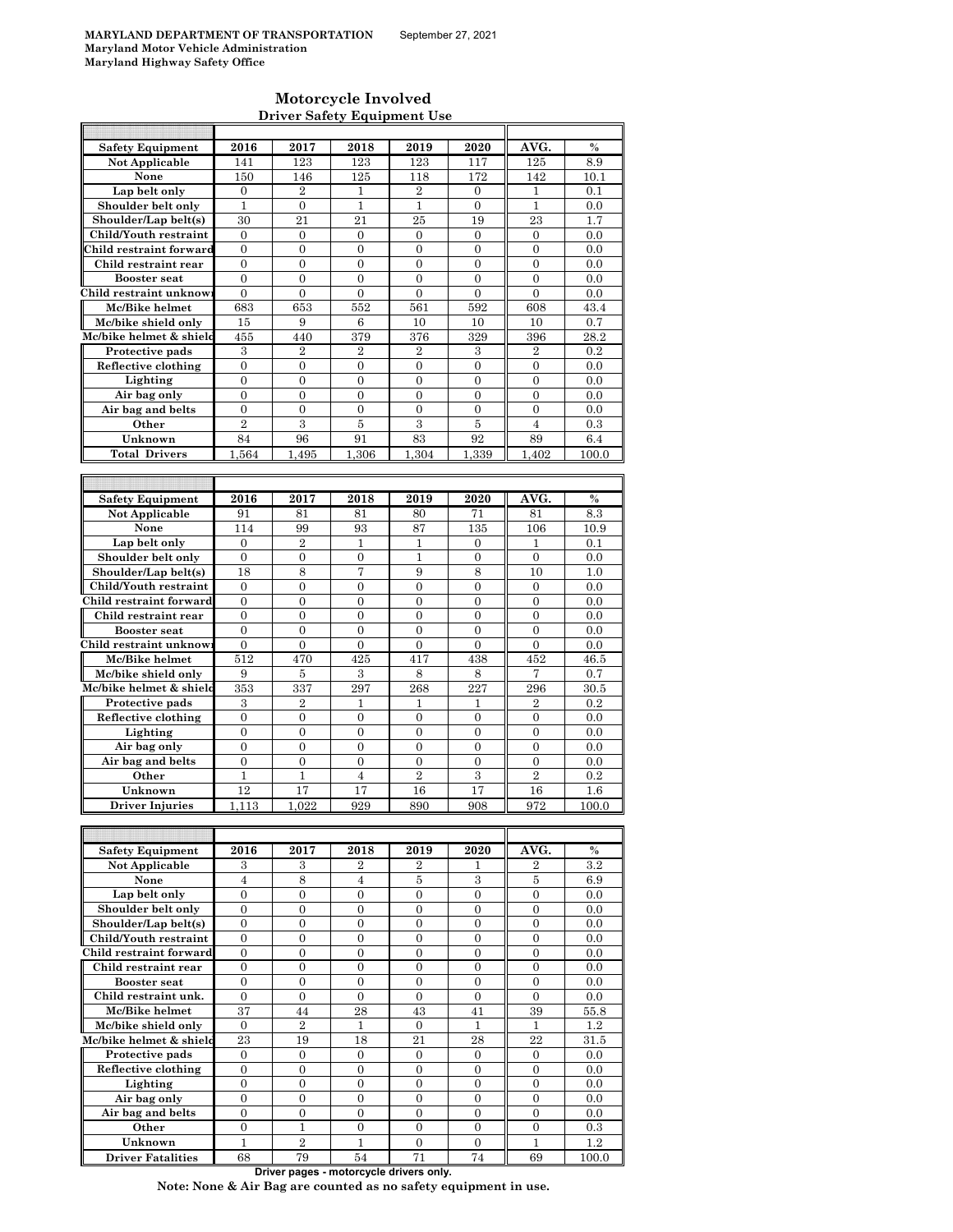### **Motorcycle Involved Passenger Age**

| Passenger Age             | 2016             | 2017             | 2018              | 2019             | 2020             | AVG.             | $\%$          |
|---------------------------|------------------|------------------|-------------------|------------------|------------------|------------------|---------------|
| Under 5                   | $\boldsymbol{0}$ | 1                | 1                 | $\boldsymbol{0}$ | 2                | 1                | 0.8           |
| $5-9$                     | $\overline{2}$   | $\boldsymbol{0}$ | 3                 | $\mathbf{1}$     | 3                | $\overline{2}$   | 1.9           |
| $10 - 11$                 | $\mathbf 1$      | $\mathbf{1}$     | $\mathbf{1}$      | $\bf 5$          | $\boldsymbol{0}$ | $\overline{2}$   | 1.7           |
| $12 - 13$                 | $\mathbf{1}$     | $\overline{0}$   | $\mathbf{1}$      | $\mathbf{0}$     | $\overline{2}$   | $\mathbf{1}$     | 0.8           |
| $14 - 15$                 | $\overline{2}$   | $\boldsymbol{0}$ | $\mathbf{1}$      | $\overline{2}$   | $\boldsymbol{0}$ | $\mathbf{1}$     | 1.1           |
| $16 - 17$                 | $\mathbf{1}$     | $\mathbf{1}$     | $\overline{2}$    | 3                | $\overline{2}$   | $\overline{2}$   | 1.9           |
| $18 - 19$                 | $\overline{2}$   | $\overline{2}$   | 3                 | $\bf 5$          | $\mathbf{1}$     | 3                | 2.7           |
| $20 - 24$                 | 7                | 9                | 9                 | 12               | 11               | 10               | 10.1          |
| $25 - 29$                 | 10               | 10               | 10                | 12               | 8                | 10               | 10.5          |
| $30 - 34$                 | 10               | $\overline{4}$   | 7                 | 10               | 15               | 9                | 9.7           |
| $35 - 39$                 | $6\phantom{1}6$  | $\bf 5$          | $\scriptstyle{7}$ | $\,3$            | 11               | 6                | $6.7\,$       |
| $40 - 44$                 | 11               | 13               | $\overline{2}$    | $\bf 5$          | 7                | 8                | 8.0           |
| $45 - 49$                 | 10               | 14               | 12                | 10               | $\bf 5$          | 10               | 10.7          |
| $50 - 54$                 | 9                | 15               | 9                 | 16               | 12               | 12               | 12.8          |
| $55 - 59$                 | 15               | 10               | 12                | 12               | 7                | 11               | 11.8          |
| $60 - 64$                 | $\overline{2}$   | 6                | 5                 | $\overline{4}$   | $\,6$            | 5                | 4.8           |
| $65 - 69$                 | $\overline{3}$   | 3                | $\boldsymbol{0}$  | $\,6$            | $\boldsymbol{0}$ | $\overline{2}$   | $2.5\,$       |
| $70 - 79$                 | $\mathbf{1}$     | $\boldsymbol{0}$ | $\boldsymbol{0}$  | $\boldsymbol{0}$ | $\mathbf{1}$     | $\boldsymbol{0}$ | 0.4           |
| $80 +$                    | $\overline{0}$   | $\mathbf{1}$     | $\mathbf{1}$      | $\mathbf{1}$     | $\mathbf{1}$     | $\mathbf{1}$     | 0.8           |
| Unknown                   | $\Omega$         | $\theta$         | $\Omega$          | $\mathbf{0}$     | $\Omega$         | $\mathbf{0}$     | 0.0           |
| <b>Total Passengers</b>   | 93               | 95               | 86                | 107              | 94               | 95               | 100.0         |
|                           |                  |                  |                   |                  |                  |                  |               |
|                           |                  |                  |                   |                  |                  |                  |               |
|                           |                  |                  |                   |                  |                  |                  |               |
| Passenger Age             | 2016             | 2017             | 2018              | 2019             | 2020             | AVG.             | $\frac{0}{0}$ |
| Under 5                   | $\boldsymbol{0}$ | 0                | $\boldsymbol{0}$  | $\boldsymbol{0}$ | 1                | $\boldsymbol{0}$ | 0.3           |
| $5-9$                     | $\overline{2}$   | $\boldsymbol{0}$ | $\mathbf{1}$      | $\mathbf{1}$     | $\,3$            | $\mathbf{1}$     | 1.9           |
| $10 - 11$                 | $\mathbf{1}$     | $\overline{0}$   | $\overline{0}$    | $\overline{4}$   | $\overline{0}$   | $\mathbf{1}$     | 1.4           |
| $12 - 13$                 | $\mathbf{1}$     | $\overline{0}$   | $\overline{0}$    | $\mathbf{0}$     | $\overline{2}$   | $\mathbf{1}$     | 0.8           |
| $14 - 15$                 | $\overline{2}$   | $\overline{0}$   | $\overline{0}$    | 1                | $\overline{0}$   | $\mathbf{1}$     | 0.8           |
| $16 - 17$                 | $\mathbf{1}$     | $\boldsymbol{0}$ | $\overline{2}$    | 3                | $\overline{2}$   | $\overline{2}$   | 2.2           |
| $18 - 19$                 | $\mathbf{1}$     | $\overline{2}$   | $\overline{2}$    | $\overline{4}$   | $\mathbf{1}$     | $\overline{2}$   | 2.7           |
| $20 - 24$                 | 7                | 9                | $\,6$             | 9                | $\overline{4}$   | $\sqrt{ }$       | 9.5           |
| $25 - 29$                 | 9                | 10               | 9                 | 8                | 6                | $\,$ 8 $\,$      | 11.4          |
| $30 - 34$                 | 8                | $\overline{4}$   | 5                 | 6                | 11               | 7                | 9.2           |
| $35 - 39$                 | 5                | $\overline{2}$   | $\overline{5}$    | 3                | 9                | $\overline{5}$   | 6.5           |
| $40 - 44$                 | 7                | 11               | $\overline{2}$    | $\overline{5}$   | 6                | $\,6$            | 8.4           |
| $45 - 49$                 | 6                | 11               | 8                 | 7                | $\overline{4}$   | 7                | 9.8           |
| $50 - 54$                 | 9                | 12               | 9                 | 14               | 11               | 11               | 14.9          |
| $55 - 59$                 | 12               | 7                | 9                 | 8                | $\bf 5$          | 8                | 11.1          |
| $60 - 64$                 | $\mathbf{1}$     | 6                | $\bf 5$           | 3                | 6                | $\overline{4}$   | 5.7           |
| $65 - 69$                 | $\overline{2}$   | 3                | $\overline{0}$    | $\,6$            | $\overline{0}$   | $\overline{2}$   | 3.0           |
| $70 - 79$                 | $\overline{1}$   | $\overline{0}$   | $\theta$          | $\overline{0}$   | $\Omega$         | $\theta$         | 0.3           |
| $80 +$                    | $\boldsymbol{0}$ | $\overline{0}$   | 0                 | 0                | $\mathbf{1}$     | $\overline{0}$   | 0.3           |
| Unknown                   | $\overline{0}$   | $\overline{0}$   | $\overline{0}$    | $\overline{0}$   | $\overline{0}$   | $\overline{0}$   | 0.0           |
| <b>Injured Passengers</b> | 75               | 77               | 63                | 82               | 72               | 74               | 100.0         |

| Passenger Age               | 2016           | 2017           | 2018           | 2019           | 2020           | AVG.           | $\%$  |
|-----------------------------|----------------|----------------|----------------|----------------|----------------|----------------|-------|
| Under 5                     | $\Omega$       | $\Omega$       | $\Omega$       | $\Omega$       | $\Omega$       | $\mathbf{0}$   | 0.0   |
| $5-9$                       | $\Omega$       | $\Omega$       | $\Omega$       | $\Omega$       | $\Omega$       | $\Omega$       | 0.0   |
| $10 - 11$                   | $\overline{0}$ | $\overline{0}$ | $\mathbf{0}$   | $\overline{0}$ | $\overline{0}$ | $\overline{0}$ | 0.0   |
| $12 - 13$                   | $\overline{0}$ | $\Omega$       | $\Omega$       | $\Omega$       | $\overline{0}$ | $\overline{0}$ | 0.0   |
| $14 - 15$                   | $\mathbf{0}$   | $\overline{0}$ | $\mathbf{0}$   | $\overline{0}$ | $\overline{0}$ | $\overline{0}$ | 0.0   |
| $16 - 17$                   | $\overline{0}$ | $\mathbf{0}$   | $\Omega$       | $\Omega$       | $\overline{0}$ | $\Omega$       | 0.0   |
| $18 - 19$                   | $\Omega$       | $\Omega$       | $\Omega$       | $\Omega$       | $\Omega$       | $\Omega$       | 0.0   |
| $20 - 24$                   | $\overline{0}$ | $\overline{0}$ | $\overline{0}$ | 1              | $\overline{2}$ | 1              | 16.7  |
| $25 - 29$                   | 1              | $\overline{0}$ | $\mathbf{0}$   | 1              | 1              | 1              | 16.7  |
| $30 - 34$                   | 1              | $\mathbf{0}$   | 1              | 1              | 1              | 1              | 22.2  |
| $35 - 39$                   | $\overline{0}$ | $\mathbf{0}$   | 1              | $\overline{0}$ | $\overline{0}$ | $\overline{0}$ | 5.6   |
| $40 - 44$                   | $\overline{0}$ | 1              | $\Omega$       | $\Omega$       | $\Omega$       | $\Omega$       | 5.6   |
| $45 - 49$                   | $\mathbf{1}$   | $\mathbf{1}$   | $\mathbf{1}$   | $\mathbf{0}$   | $\overline{0}$ | $\mathbf{1}$   | 16.7  |
| $50 - 54$                   | $\overline{0}$ | $\overline{0}$ | $\overline{0}$ | $\mathbf{0}$   | $\overline{0}$ | $\mathbf{0}$   | 0.0   |
| $55 - 59$                   | $\overline{0}$ | 1              | $\mathbf{0}$   | 1              | $\overline{0}$ | $\mathbf{0}$   | 11.1  |
| $60 - 64$                   | 1              | $\Omega$       | $\Omega$       | $\Omega$       | $\Omega$       | $\Omega$       | 5.6   |
| $65 - 69$                   | $\overline{0}$ | $\overline{0}$ | $\mathbf{0}$   | $\mathbf{0}$   | $\overline{0}$ | $\mathbf{0}$   | 0.0   |
| $70 - 79$                   | $\overline{0}$ | $\overline{0}$ | $\overline{0}$ | $\mathbf{0}$   | $\overline{0}$ | $\overline{0}$ | 0.0   |
| $80 +$                      | $\overline{0}$ | $\overline{0}$ | $\overline{0}$ | $\overline{0}$ | $\overline{0}$ | $\overline{0}$ | 0.0   |
| Unknown                     | $\mathbf{0}$   | $\mathbf{0}$   | $\mathbf{0}$   | $\mathbf{0}$   | $\overline{0}$ | $\mathbf{0}$   | 0.0   |
| <b>Passenger Fatalities</b> | $\overline{4}$ | 3              | 3              | $\overline{4}$ | 4              | 4              | 100.0 |

**Passenger pages - motorcycle passengers only.**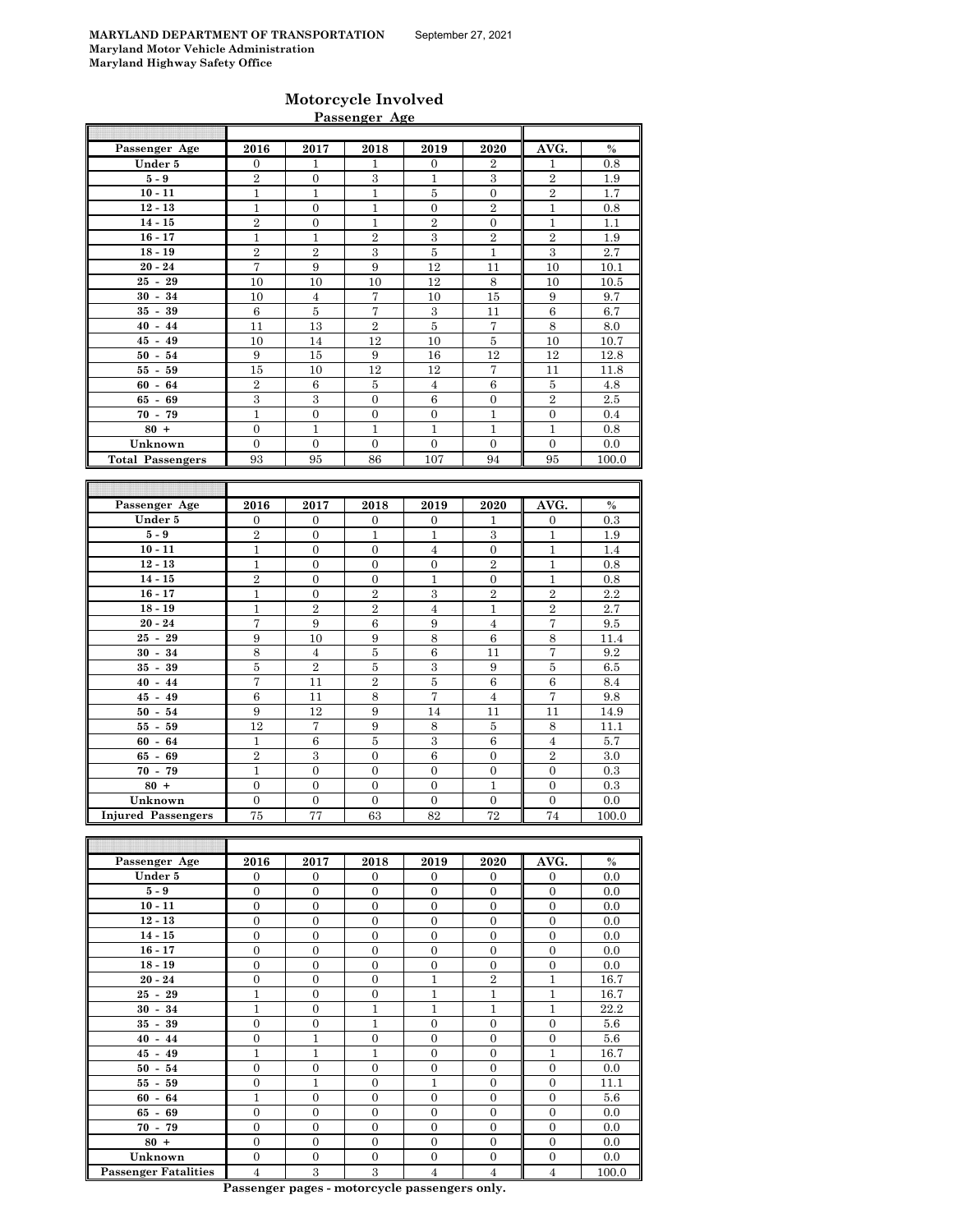|                             |                |                  | <b>Passenger Gender</b> |                |                |                |         |
|-----------------------------|----------------|------------------|-------------------------|----------------|----------------|----------------|---------|
|                             |                |                  |                         |                |                |                |         |
| Passenger Gender            | 2016           | 2017             | 2018                    | 2019           | 2020           | AVG.           | $\%$    |
| Male                        | 12             | 8                | 17                      | 10             | 17             | 13             | 13.5    |
| Female                      | 81             | 87               | 69                      | 97             | 76             | 82             | 86.3    |
| Unknown                     | $\overline{0}$ | $\overline{0}$   | $\overline{0}$          | $\overline{0}$ |                | $\theta$       | $0.2\,$ |
| <b>Total Passengers</b>     | 93             | 95               | 86                      | 107            | 94             | 95             | 100.0   |
|                             |                |                  |                         |                |                |                |         |
|                             |                |                  |                         |                |                |                |         |
| Passenger Gender            | 2016           | 2017             | 2018                    | 2019           | 2020           | AVG.           | $\%$    |
| Male                        | 10             | 4                | 10                      | 6              | 13             | 9              | 11.7    |
| Female                      | 65             | 73               | 53                      | 76             | 59             | 65             | 88.3    |
| Unknown                     | $\overline{0}$ | $\mathbf{0}$     | $\overline{0}$          | $\overline{0}$ | $\overline{0}$ | $\overline{0}$ | $0.0\,$ |
| <b>Passenger Injuries</b>   | 75             | 77               | 63                      | 82             | 72             | 74             | 100.0   |
|                             |                |                  |                         |                |                |                |         |
|                             |                |                  |                         |                |                |                |         |
| Passenger Gender            | 2016           | 2017             | 2018                    | 2019           | 2020           | AVG.           | $\%$    |
| Male                        | $\overline{0}$ | $\overline{0}$   | $\overline{0}$          | $\overline{0}$ | $\Omega$       | $\overline{0}$ | 0.0     |
| Female                      | 4              | 3                | 3                       | $\overline{4}$ | $\overline{4}$ | $\overline{4}$ | 100.0   |
| Unknown                     | $\overline{0}$ | $\boldsymbol{0}$ | $\theta$                | $\overline{0}$ | $\overline{0}$ | $\overline{0}$ | 0.0     |
| <b>Passenger Fatalities</b> | 4              | 3                | 3                       | $\overline{4}$ | 4              | 4              | 100.0   |

# **Motorcycle Involved**

**Passenger pages - motorcycle passengers only.**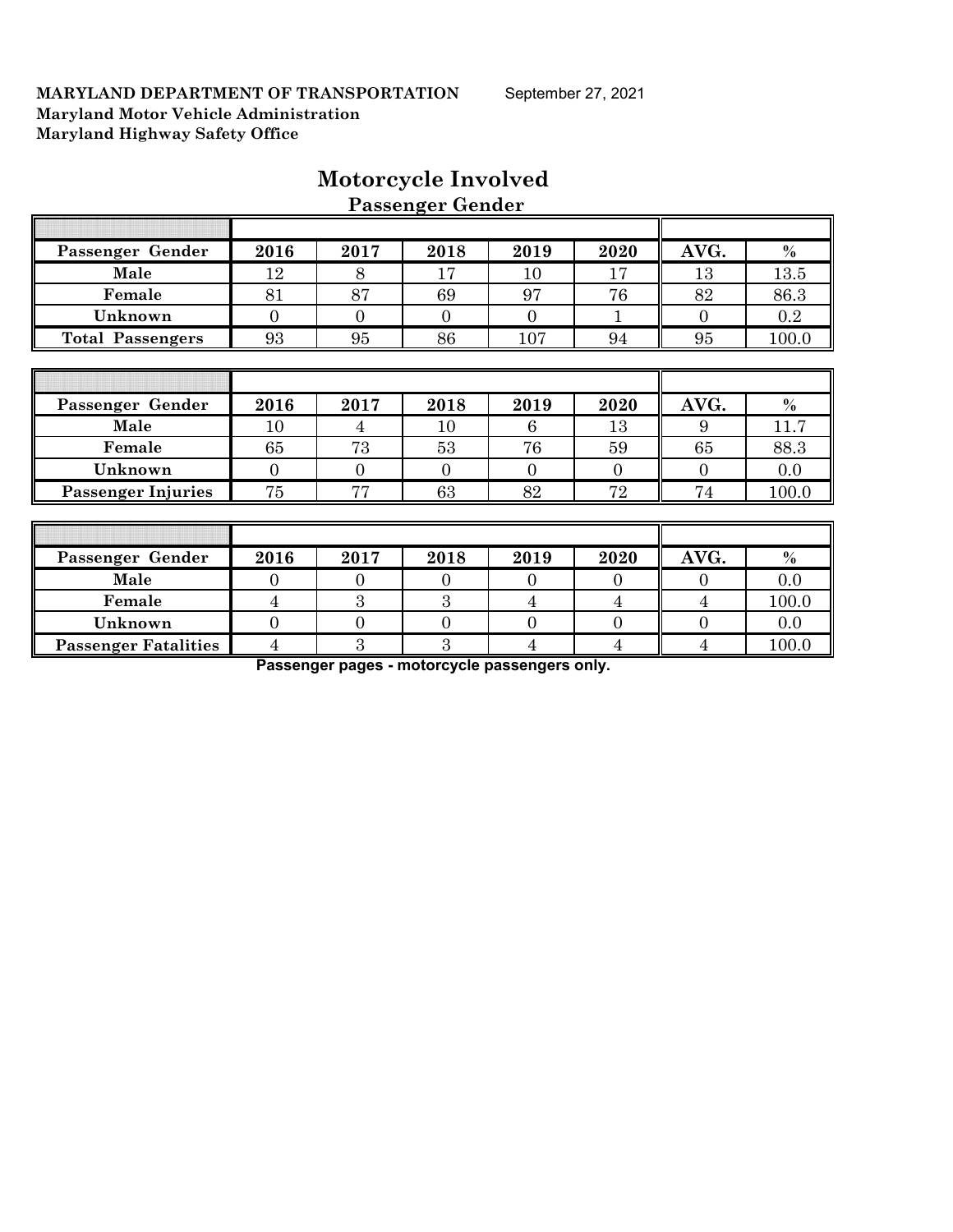| Motorcycle Involved                   |
|---------------------------------------|
| <b>Passenger Safety Equipment Use</b> |

| <b>Safety Equipment</b> | 2016             | 2017           | 2018           | 2019           | 2020           | AVG.           | $\frac{0}{0}$ |
|-------------------------|------------------|----------------|----------------|----------------|----------------|----------------|---------------|
| Not Applicable          | 4                | 5              | 6              | 7              | 4              | 5              | 5.5           |
| None                    | 10               | 7              | 14             | 12             | 10             | 11             | 11.2          |
| Lap belt only           | $\Omega$         | $\Omega$       | $\Omega$       | $\Omega$       | $\Omega$       | $\Omega$       | 0.0           |
| Shoulder belt only      | $\overline{0}$   | $\overline{0}$ | 0              | $\mathbf{0}$   | $\mathbf{0}$   | $\overline{0}$ | 0.0           |
| Shoulder/Lap belt(s)    | $\overline{2}$   | $\overline{1}$ | $\overline{2}$ | $\overline{0}$ | $\mathbf{1}$   | 1              | 1.3           |
| Child/Youth restraint   | $\theta$         | $\theta$       | $\theta$       | $\theta$       | $\theta$       | $\theta$       | 0.0           |
| Child restraint forward | 0                | 0              | 0              | $\overline{0}$ | $\overline{0}$ | $\overline{0}$ | 0.0           |
| Child restraint rear    | $\overline{0}$   | $\overline{0}$ | $\theta$       | $\overline{0}$ | $\theta$       | $\theta$       | 0.0           |
| <b>Booster seat</b>     | $\mathbf{0}$     | $\mathbf{0}$   | 0              | $\mathbf{0}$   | 0              | $\mathbf{0}$   | 0.0           |
| Child restraint unk.    | $\overline{0}$   | $\mathbf{1}$   | $\overline{0}$ | $\mathbf{0}$   | $\mathbf{0}$   | $\overline{0}$ | 0.2           |
| Mc/Bike helmet          | 50               | 44             | 42             | 53             | 51             | 48             | 50.5          |
| Mc/bike shield only     | 1                | $\overline{2}$ | $\mathbf{1}$   | 3              | $\mathbf{1}$   | $\overline{2}$ | 1.7           |
| Mc/bike helmet & shield | 26               | 34             | 17             | 31             | 26             | 27             | 28.2          |
| Protective pads         | 0                | $\Omega$       | $\theta$       | $\mathbf{0}$   | $\theta$       | $\Omega$       | 0.0           |
| Reflective clothing     | 0                | $\overline{0}$ | 0              | $\mathbf{0}$   | $\mathbf{0}$   | $\overline{0}$ | 0.0           |
| Lighting                | $\overline{0}$   | $\overline{0}$ | 0              | $\Omega$       | $\theta$       | $\Omega$       | 0.0           |
| Air bag only            | $\overline{0}$   | $\overline{0}$ | $\theta$       | $\theta$       | $\theta$       | $\theta$       | 0.0           |
| Air bag and belts       | 0                | $\overline{0}$ | 0              | $\mathbf{0}$   | $\theta$       | $\Omega$       | 0.0           |
| Other                   | $\theta$         | $\theta$       | $\theta$       | $\theta$       | $\Omega$       | $\Omega$       | 0.0           |
| Unknown                 | $\theta$         | 1              | $\overline{4}$ | 1              | $\mathbf{1}$   | 1              | 1.5           |
| <b>Total Passengers</b> | 93               | 95             | 86             | 107            | 94             | 95             | 100.0         |
|                         |                  |                |                |                |                |                |               |
|                         |                  |                |                |                |                |                |               |
| <b>Safety Equipment</b> | 2016             | 2017           | 2018           | 2019           | 2020           | AVG.           | $\frac{0}{0}$ |
| Not Applicable          | 4                | $\,3$          | 4              | $\overline{2}$ | $\overline{2}$ | 3              | 4.1           |
| None                    | 7                | 5              | 11             | 9              | 8              | 8              | 10.8          |
| Lap belt only           | $\theta$         | $\theta$       | $\Omega$       | $\theta$       | $\theta$       | $\Omega$       | 0.0           |
| Shoulder belt only      | 0                | $\overline{0}$ | 0              | $\mathbf{0}$   | $\overline{0}$ | $\overline{0}$ | 0.0           |
| Shoulder/Lap belt(s)    | $\overline{2}$   | $\overline{0}$ | 0              | $\overline{0}$ | $\overline{0}$ | $\overline{0}$ | 0.5           |
| Child/Youth restraint   | $\theta$         | $\theta$       | $\theta$       | $\theta$       | $\theta$       | $\Omega$       | 0.0           |
| Child restraint forward | $\Omega$         | $\Omega$       | $\theta$       | $\Omega$       | $\theta$       | $\Omega$       | 0.0           |
| Child restraint rear    |                  |                |                |                |                | $\mathbf{0}$   | 0.0           |
| <b>Booster seat</b>     | $\mathbf{0}$     | $\mathbf{0}$   | 0              | $\mathbf{0}$   | 0              |                |               |
|                         | $\theta$         | $\theta$       | $\theta$       | $\theta$       | $\theta$       | $\Omega$       | 0.0           |
| Child restraint unk.    | $\Omega$         | $\mathbf{1}$   | $\overline{0}$ | $\overline{0}$ | $\theta$       | $\Omega$       | 0.3           |
| Mc/Bike helmet          | 38               | 38             | 30             | 41             | 36             | 37             | 49.6          |
| Mc/bike shield only     | $\mathbf{1}$     | 1              | 1              | 3              | $\mathbf{1}$   | $\mathbf{1}$   | 1.9           |
| Mc/bike helmet & shield | 23               | 28             | 14             | 26             | 24             | 23             | 31.2          |
| Protective pads         | $\overline{0}$   | $\overline{0}$ | $\overline{0}$ | $\mathbf{0}$   | $\overline{0}$ | $\overline{0}$ | 0.0           |
| Reflective clothing     | $\boldsymbol{0}$ | $\overline{0}$ | 0              | $\mathbf{0}$   | $\mathbf{0}$   | $\overline{0}$ | 0.0           |
| Lighting                | $\theta$         | $\Omega$       | $\theta$       | $\theta$       | $\theta$       | $\Omega$       | 0.0           |
| Air bag only            | $\overline{0}$   | $\overline{0}$ | $\overline{0}$ | $\overline{0}$ | $\overline{0}$ | $\theta$       | 0.0           |

| <b>Safety Equipment</b>     | 2016     | 2017     | 2018           | 2019     | 2020     | AVG.           | $\frac{0}{0}$ |
|-----------------------------|----------|----------|----------------|----------|----------|----------------|---------------|
| Not Applicable              | 0        | $\Omega$ | $\Omega$       | $\Omega$ | $\Omega$ | $\Omega$       | 0.0           |
| None                        | $\theta$ |          |                | $\Omega$ |          |                | 16.7          |
| Lap belt only               | $\Omega$ | $\Omega$ | $\Omega$       | $\Omega$ | $\Omega$ | $\Omega$       | 0.0           |
| Shoulder belt only          | 0        | 0        | 0              | $\Omega$ | $\Omega$ | $\theta$       | 0.0           |
| Shoulder/Lap belt(s)        | $\theta$ | 0        | 0              | $\theta$ | $\theta$ | $\Omega$       | 0.0           |
| Child/Youth restraint       | $\theta$ | $\Omega$ | $\Omega$       | $\Omega$ | $\Omega$ | $\Omega$       | 0.0           |
| Child restraint forward     | $\Omega$ | $\Omega$ | $\Omega$       | $\Omega$ | $\Omega$ | $\Omega$       | 0.0           |
| Child restraint rear        | $\Omega$ | $\Omega$ | $\Omega$       | $\theta$ | $\theta$ | $\Omega$       | 0.0           |
| <b>Booster seat</b>         | $\theta$ | $\Omega$ | $\Omega$       | $\Omega$ | $\Omega$ | $\Omega$       | 0.0           |
| Child restraint unk.        | $\theta$ | 0        | $\Omega$       | $\Omega$ | $\Omega$ | $\Omega$       | 0.0           |
| Mc/Bike helmet              | 4        |          | $\overline{2}$ |          | 3        | $\overline{2}$ | 61.1          |
| Mc/bike shield only         | $\theta$ | 0        | $\Omega$       | $\Omega$ | $\Omega$ | $\Omega$       | 0.0           |
| Mc/bike helmet & shield     | $\Omega$ | 1        | $\Omega$       | 3        | $\Omega$ | 1              | 22.2          |
| Protective pads             | $\Omega$ | $\Omega$ | $\Omega$       | $\Omega$ | $\Omega$ | $\Omega$       | 0.0           |
| Reflective clothing         | $\Omega$ | $\Omega$ | $\Omega$       | $\Omega$ | $\Omega$ | $\Omega$       | 0.0           |
| Lighting                    | $\theta$ | $\Omega$ | $\Omega$       | $\Omega$ | $\Omega$ | $\Omega$       | 0.0           |
| Air bag only                | $\theta$ | $\Omega$ | $\Omega$       | $\Omega$ | $\Omega$ | $\Omega$       | 0.0           |
| Air bag and belts           | $\theta$ | $\Omega$ | $\Omega$       | $\Omega$ | $\Omega$ | $\Omega$       | 0.0           |
| Other                       | $\theta$ | $\Omega$ | $\Omega$       | $\Omega$ | $\Omega$ | $\Omega$       | 0.0           |
| Unknown                     | $\Omega$ | $\Omega$ | $\Omega$       | $\Omega$ | $\Omega$ | $\Omega$       | 0.0           |
| <b>Passenger Fatalities</b> | 4        | 3        | 3              | 4        | 4        | $\overline{4}$ | 100.0         |

**Other**  $\begin{array}{|c|c|c|c|c|c|} \hline 0 & 0 & 0 & 0 & 0 & 0 & 0.0 \ \hline \end{array}$ **Unknown** 0 1 3 1 1 1 1.6

Air bag and belts

 **Passenger Injuries** 

**Passenger pages - motorcycle passengers only.**

**Note: None & Air Bag are counted as no safety equipment in use.**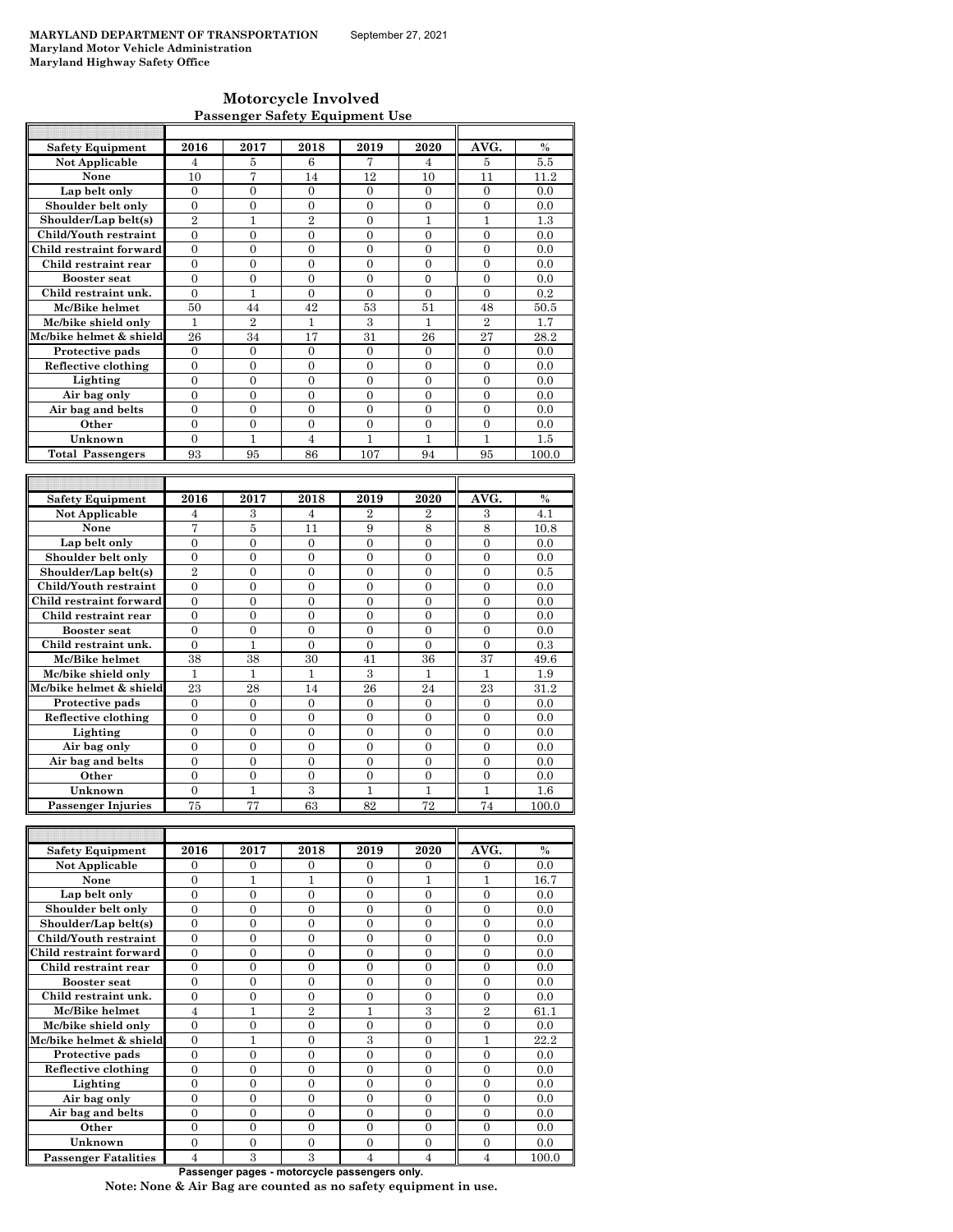## **Motorcycle Involved Non-Motorist Age**

| AVG.<br>2016<br>2020<br>Non-Motorist Age<br>2017<br>2018<br>2019<br>Under 5<br>1<br>$\Omega$<br>$\Omega$<br>$\Omega$<br>$\Omega$<br>1<br>$\overline{1}$<br>$5 - 9$<br>1<br>$\Omega$<br>$\mathbf{0}$<br>$\Omega$<br>$\Omega$<br>$\mathbf{1}$<br>$\overline{2}$<br>$\overline{2}$<br>$10 - 15$<br>$\mathbf{0}$<br>$\Omega$<br>1<br>$\overline{2}$<br>$\mathcal{S}$<br>1<br>1<br>$\Omega$<br>$16 - 17$<br>$\Omega$<br>$\overline{1}$<br>1<br>$\mathbf{0}$<br>$\mathbf{0}$<br>$18 - 19$<br>$\Omega$<br>$\overline{0}$<br>7<br>3<br>3<br>$\overline{2}$<br>3<br>$\Omega$<br>$20 - 24$<br>$\overline{2}$<br>3<br>3<br>1<br>$\overline{2}$<br>$\overline{2}$<br>$25 - 29$<br>3<br>$\overline{2}$<br>$\overline{2}$<br>$\overline{0}$<br>$\mathbf{0}$<br>4<br>$30 - 34$<br>$\overline{2}$<br>1<br>$\overline{2}$<br>1<br>1<br>1<br>$35 - 39$<br>$\overline{2}$<br>$\overline{2}$<br>$\mathbf{1}$<br>$\mathbf{1}$<br>$\Omega$<br>1<br>$40 - 44$<br>$\overline{2}$<br>$\overline{0}$<br>$\mathbf{0}$<br>$\overline{0}$<br>$45 - 49$<br>$\Omega$<br>$\overline{0}$<br>$\overline{2}$<br>$\overline{2}$<br>$\mathbf{1}$<br>1<br>$\Omega$<br>1<br>$50 - 54$<br>3<br>$\mathbf{1}$<br>$\overline{2}$<br>$55 - 59$<br>$\overline{0}$<br>$\Omega$<br>$\overline{4}$<br>$\mathbf{1}$<br>$\mathbf{1}$<br>$\overline{1}$<br>$\mathbf{0}$<br>$\overline{1}$<br>$\mathbf{1}$<br>$60 - 64$<br>1<br>1<br>$\overline{1}$<br>$65 - 69$<br>$\Omega$<br>$\Omega$<br>1<br>$\mathbf{0}$<br>$\mathbf{0}$<br>$\Omega$<br>$\Omega$<br>$\mathbf{0}$<br>$\Omega$<br>$70 - 79$<br>1<br>$80 +$<br>$\Omega$<br>$\Omega$<br>$\Omega$<br>$\Omega$<br>$\Omega$<br>Unknown<br>$\Omega$<br>$\theta$<br>$\Omega$<br>$\Omega$<br>$\Omega$<br>$\Omega$<br><b>Total Non-Motorists</b><br>22<br>21<br>16<br>19<br>11<br>18<br>AVG.<br>Non-Motorist Age<br>2016<br>2020<br>2017<br>2018<br>2019<br>Under 5<br>$\mathbf{0}$<br>1<br>1<br>$\overline{0}$<br>$\theta$<br>$\overline{0}$ |  |  |  |       |
|-------------------------------------------------------------------------------------------------------------------------------------------------------------------------------------------------------------------------------------------------------------------------------------------------------------------------------------------------------------------------------------------------------------------------------------------------------------------------------------------------------------------------------------------------------------------------------------------------------------------------------------------------------------------------------------------------------------------------------------------------------------------------------------------------------------------------------------------------------------------------------------------------------------------------------------------------------------------------------------------------------------------------------------------------------------------------------------------------------------------------------------------------------------------------------------------------------------------------------------------------------------------------------------------------------------------------------------------------------------------------------------------------------------------------------------------------------------------------------------------------------------------------------------------------------------------------------------------------------------------------------------------------------------------------------------------------------------------------------------------------------------------------------------------------------------------------------------------------------------------------------------------------------------------------------------|--|--|--|-------|
|                                                                                                                                                                                                                                                                                                                                                                                                                                                                                                                                                                                                                                                                                                                                                                                                                                                                                                                                                                                                                                                                                                                                                                                                                                                                                                                                                                                                                                                                                                                                                                                                                                                                                                                                                                                                                                                                                                                                     |  |  |  | $\%$  |
|                                                                                                                                                                                                                                                                                                                                                                                                                                                                                                                                                                                                                                                                                                                                                                                                                                                                                                                                                                                                                                                                                                                                                                                                                                                                                                                                                                                                                                                                                                                                                                                                                                                                                                                                                                                                                                                                                                                                     |  |  |  | 2.2   |
|                                                                                                                                                                                                                                                                                                                                                                                                                                                                                                                                                                                                                                                                                                                                                                                                                                                                                                                                                                                                                                                                                                                                                                                                                                                                                                                                                                                                                                                                                                                                                                                                                                                                                                                                                                                                                                                                                                                                     |  |  |  | 2.2   |
|                                                                                                                                                                                                                                                                                                                                                                                                                                                                                                                                                                                                                                                                                                                                                                                                                                                                                                                                                                                                                                                                                                                                                                                                                                                                                                                                                                                                                                                                                                                                                                                                                                                                                                                                                                                                                                                                                                                                     |  |  |  | 5.6   |
|                                                                                                                                                                                                                                                                                                                                                                                                                                                                                                                                                                                                                                                                                                                                                                                                                                                                                                                                                                                                                                                                                                                                                                                                                                                                                                                                                                                                                                                                                                                                                                                                                                                                                                                                                                                                                                                                                                                                     |  |  |  | 6.7   |
|                                                                                                                                                                                                                                                                                                                                                                                                                                                                                                                                                                                                                                                                                                                                                                                                                                                                                                                                                                                                                                                                                                                                                                                                                                                                                                                                                                                                                                                                                                                                                                                                                                                                                                                                                                                                                                                                                                                                     |  |  |  | 2.2   |
|                                                                                                                                                                                                                                                                                                                                                                                                                                                                                                                                                                                                                                                                                                                                                                                                                                                                                                                                                                                                                                                                                                                                                                                                                                                                                                                                                                                                                                                                                                                                                                                                                                                                                                                                                                                                                                                                                                                                     |  |  |  | 16.9  |
|                                                                                                                                                                                                                                                                                                                                                                                                                                                                                                                                                                                                                                                                                                                                                                                                                                                                                                                                                                                                                                                                                                                                                                                                                                                                                                                                                                                                                                                                                                                                                                                                                                                                                                                                                                                                                                                                                                                                     |  |  |  | 12.4  |
|                                                                                                                                                                                                                                                                                                                                                                                                                                                                                                                                                                                                                                                                                                                                                                                                                                                                                                                                                                                                                                                                                                                                                                                                                                                                                                                                                                                                                                                                                                                                                                                                                                                                                                                                                                                                                                                                                                                                     |  |  |  | 10.1  |
|                                                                                                                                                                                                                                                                                                                                                                                                                                                                                                                                                                                                                                                                                                                                                                                                                                                                                                                                                                                                                                                                                                                                                                                                                                                                                                                                                                                                                                                                                                                                                                                                                                                                                                                                                                                                                                                                                                                                     |  |  |  | 7.9   |
|                                                                                                                                                                                                                                                                                                                                                                                                                                                                                                                                                                                                                                                                                                                                                                                                                                                                                                                                                                                                                                                                                                                                                                                                                                                                                                                                                                                                                                                                                                                                                                                                                                                                                                                                                                                                                                                                                                                                     |  |  |  | 6.7   |
|                                                                                                                                                                                                                                                                                                                                                                                                                                                                                                                                                                                                                                                                                                                                                                                                                                                                                                                                                                                                                                                                                                                                                                                                                                                                                                                                                                                                                                                                                                                                                                                                                                                                                                                                                                                                                                                                                                                                     |  |  |  | 2.2   |
|                                                                                                                                                                                                                                                                                                                                                                                                                                                                                                                                                                                                                                                                                                                                                                                                                                                                                                                                                                                                                                                                                                                                                                                                                                                                                                                                                                                                                                                                                                                                                                                                                                                                                                                                                                                                                                                                                                                                     |  |  |  | 6.7   |
|                                                                                                                                                                                                                                                                                                                                                                                                                                                                                                                                                                                                                                                                                                                                                                                                                                                                                                                                                                                                                                                                                                                                                                                                                                                                                                                                                                                                                                                                                                                                                                                                                                                                                                                                                                                                                                                                                                                                     |  |  |  | 9.0   |
|                                                                                                                                                                                                                                                                                                                                                                                                                                                                                                                                                                                                                                                                                                                                                                                                                                                                                                                                                                                                                                                                                                                                                                                                                                                                                                                                                                                                                                                                                                                                                                                                                                                                                                                                                                                                                                                                                                                                     |  |  |  | 4.5   |
|                                                                                                                                                                                                                                                                                                                                                                                                                                                                                                                                                                                                                                                                                                                                                                                                                                                                                                                                                                                                                                                                                                                                                                                                                                                                                                                                                                                                                                                                                                                                                                                                                                                                                                                                                                                                                                                                                                                                     |  |  |  | 3.4   |
|                                                                                                                                                                                                                                                                                                                                                                                                                                                                                                                                                                                                                                                                                                                                                                                                                                                                                                                                                                                                                                                                                                                                                                                                                                                                                                                                                                                                                                                                                                                                                                                                                                                                                                                                                                                                                                                                                                                                     |  |  |  | 0.0   |
|                                                                                                                                                                                                                                                                                                                                                                                                                                                                                                                                                                                                                                                                                                                                                                                                                                                                                                                                                                                                                                                                                                                                                                                                                                                                                                                                                                                                                                                                                                                                                                                                                                                                                                                                                                                                                                                                                                                                     |  |  |  | 1.1   |
|                                                                                                                                                                                                                                                                                                                                                                                                                                                                                                                                                                                                                                                                                                                                                                                                                                                                                                                                                                                                                                                                                                                                                                                                                                                                                                                                                                                                                                                                                                                                                                                                                                                                                                                                                                                                                                                                                                                                     |  |  |  | 0.0   |
|                                                                                                                                                                                                                                                                                                                                                                                                                                                                                                                                                                                                                                                                                                                                                                                                                                                                                                                                                                                                                                                                                                                                                                                                                                                                                                                                                                                                                                                                                                                                                                                                                                                                                                                                                                                                                                                                                                                                     |  |  |  | 100.0 |
|                                                                                                                                                                                                                                                                                                                                                                                                                                                                                                                                                                                                                                                                                                                                                                                                                                                                                                                                                                                                                                                                                                                                                                                                                                                                                                                                                                                                                                                                                                                                                                                                                                                                                                                                                                                                                                                                                                                                     |  |  |  |       |
|                                                                                                                                                                                                                                                                                                                                                                                                                                                                                                                                                                                                                                                                                                                                                                                                                                                                                                                                                                                                                                                                                                                                                                                                                                                                                                                                                                                                                                                                                                                                                                                                                                                                                                                                                                                                                                                                                                                                     |  |  |  |       |
|                                                                                                                                                                                                                                                                                                                                                                                                                                                                                                                                                                                                                                                                                                                                                                                                                                                                                                                                                                                                                                                                                                                                                                                                                                                                                                                                                                                                                                                                                                                                                                                                                                                                                                                                                                                                                                                                                                                                     |  |  |  | $\%$  |
|                                                                                                                                                                                                                                                                                                                                                                                                                                                                                                                                                                                                                                                                                                                                                                                                                                                                                                                                                                                                                                                                                                                                                                                                                                                                                                                                                                                                                                                                                                                                                                                                                                                                                                                                                                                                                                                                                                                                     |  |  |  | 2.9   |

| $1.011$ $1.00001$ $1.0001$ $1.000$ | <u>_</u>         | 2011 L           | <u>_</u>       | 2010             | ---              | $\cdots$       | ⁄∪    |
|------------------------------------|------------------|------------------|----------------|------------------|------------------|----------------|-------|
| Under 5                            | $\overline{0}$   | 1                |                | $\overline{0}$   | $\theta$         | $\Omega$       | 2.9   |
| $5 - 9$                            | $\mathbf{1}$     | $\mathbf{0}$     | $\mathbf{1}$   | $\mathbf{0}$     | $\mathbf{0}$     | $\mathbf{0}$   | 2.9   |
| $10 - 15$                          | $\mathbf{1}$     | $\mathbf{0}$     | $\overline{2}$ | $\boldsymbol{0}$ | $\overline{2}$   | $\mathbf{1}$   | 7.1   |
| $16 - 17$                          | $\overline{2}$   | $\mathbf{0}$     | 1              | $\boldsymbol{0}$ | $\boldsymbol{0}$ | $\mathbf{1}$   | 4.3   |
| $18 - 19$                          | 1                | $\mathbf{0}$     | 1              | $\mathbf{0}$     | $\mathbf{0}$     | $\Omega$       | 2.9   |
| $20 - 24$                          | $\bf 5$          | 3                | $\mathbf{0}$   | $\overline{2}$   | $\overline{2}$   | $\overline{2}$ | 17.1  |
| $25 - 29$                          | $\overline{2}$   | 3                | $\overline{2}$ | 1                | $\boldsymbol{2}$ | $\overline{2}$ | 14.3  |
| $30 - 34$                          | $\boldsymbol{0}$ | $\mathbf{0}$     | 3              | $\overline{1}$   | 3                | $\mathbf{1}$   | 10.0  |
| $35 - 39$                          | $\mathbf{1}$     | $\mathbf{1}$     | 1              | $\mathbf{1}$     | $\overline{2}$   | $\mathbf{1}$   | 8.6   |
| $40 - 44$                          | $\overline{2}$   | $\mathbf{0}$     | $\mathbf{0}$   | $\mathbf{1}$     | $\mathbf{1}$     | $\mathbf{1}$   | 5.7   |
| $45 - 49$                          | $\mathbf{0}$     | $\mathbf{0}$     | $\mathbf{0}$   | $\overline{2}$   | $\mathbf{0}$     | $\mathbf{0}$   | 2.9   |
| $50 - 54$                          | $\mathbf{1}$     | $\mathbf{1}$     | $\mathbf{0}$   | $\mathbf{0}$     | $\overline{2}$   | 1              | 5.7   |
| $55 - 59$                          | $\mathbf{0}$     | $\Omega$         | 3              | $\mathbf{0}$     | 3                | $\mathbf{1}$   | 8.6   |
| $60 - 64$                          | $\overline{0}$   | $\mathbf{1}$     | 1              | $\mathbf{0}$     | $\theta$         | $\Omega$       | 2.9   |
| $65 - 69$                          | $\mathbf{1}$     | $\overline{0}$   | 1              | $\boldsymbol{0}$ | $\mathbf{1}$     | $\mathbf{1}$   | 4.3   |
| $70 - 79$                          | $\mathbf{0}$     | $\overline{0}$   | $\overline{0}$ | $\boldsymbol{0}$ | $\theta$         | $\mathbf{0}$   | 0.0   |
| $80 +$                             | $\boldsymbol{0}$ | $\mathbf{0}$     | $\mathbf{0}$   | $\boldsymbol{0}$ | $\mathbf{0}$     | $\Omega$       | 0.0   |
| Unknown                            | $\boldsymbol{0}$ | $\boldsymbol{0}$ | 0              | $\boldsymbol{0}$ | $\mathbf{0}$     | $\overline{0}$ | 0.0   |
| Inj. Non-Motorists                 | 17               | 10               | 17             | 8                | 18               | 14             | 100.0 |

| Non-Motorist Age             | 2016           | 2017           | 2018           | 2019           | 2020             | AVG.           | $\%$  |
|------------------------------|----------------|----------------|----------------|----------------|------------------|----------------|-------|
| Under 5                      | $\overline{0}$ | $\theta$       | $\overline{0}$ | $\mathbf{0}$   | $\overline{0}$   | $\overline{0}$ | 0.0   |
| $5-9$                        | $\Omega$       | $\overline{0}$ | $\Omega$       | $\Omega$       | $\Omega$         | $\Omega$       | 0.0   |
| $10 - 15$                    | $\overline{0}$ | $\overline{0}$ | $\overline{0}$ | $\theta$       | $\mathbf{0}$     | $\Omega$       | 0.0   |
| $16 - 17$                    | $\overline{0}$ | $\mathbf{1}$   | $\overline{0}$ | $\overline{0}$ | $\mathbf{0}$     | $\overline{0}$ | 11.1  |
| $18 - 19$                    | $\overline{0}$ | $\overline{0}$ | $\overline{0}$ | $\overline{0}$ | $\overline{0}$   | $\overline{0}$ | 0.0   |
| $20 - 24$                    | 1              | $\overline{0}$ | $\overline{0}$ | $\overline{0}$ | $\overline{0}$   | $\overline{0}$ | 11.1  |
| $25 - 29$                    | $\overline{0}$ | $\overline{0}$ | 1              | $\theta$       | $\mathbf{0}$     | $\mathbf{0}$   | 11.1  |
| $30 - 34$                    | $\overline{0}$ | $\overline{0}$ | $\overline{0}$ | $\overline{0}$ | $\mathbf{0}$     | $\mathbf{0}$   | 0.0   |
| $35 - 39$                    | $\overline{0}$ | $\overline{0}$ | $\overline{0}$ | $\Omega$       | $\mathbf{0}$     | $\mathbf{0}$   | 0.0   |
| $40 - 44$                    | $\overline{0}$ | $\mathbf{1}$   | $\overline{0}$ | $\overline{0}$ | 1                | $\mathbf{0}$   | 22.2  |
| $45 - 49$                    | $\overline{0}$ | $\overline{0}$ | $\overline{0}$ | $\Omega$       | $\mathbf{0}$     | $\overline{0}$ | 0.0   |
| $50 - 54$                    | $\Omega$       | $\overline{0}$ | $\Omega$       | 1              | $\mathbf{0}$     | $\mathbf{0}$   | 11.1  |
| $55 - 59$                    | $\overline{0}$ | $\mathbf{1}$   | $\overline{0}$ | $\overline{0}$ | $\overline{1}$   | $\mathbf{0}$   | 22.2  |
| $60 - 64$                    | $\overline{0}$ | $\mathbf{0}$   | $\overline{0}$ | $\overline{0}$ | $\mathbf{0}$     | $\mathbf{0}$   | 0.0   |
| $65 - 69$                    | $\overline{0}$ | $\overline{0}$ | $\overline{0}$ | $\overline{0}$ | $\theta$         | $\overline{0}$ | 0.0   |
| $70 - 79$                    | $\overline{0}$ | $\overline{0}$ | $\overline{0}$ | $\Omega$       | $\mathbf{0}$     | $\overline{0}$ | 0.0   |
| $80 +$                       | $\mathbf{1}$   | $\overline{0}$ | $\Omega$       | $\Omega$       | $\mathbf{0}$     | $\Omega$       | 11.1  |
| Unknown                      | $\overline{0}$ | $\overline{0}$ | $\overline{0}$ | $\overline{0}$ | $\boldsymbol{0}$ | $\overline{0}$ | 0.0   |
| <b>Non-Motor. Fatalities</b> | $\overline{2}$ | 3              | 1              | $\mathbf{1}$   | $\overline{2}$   | $\overline{2}$ | 100.0 |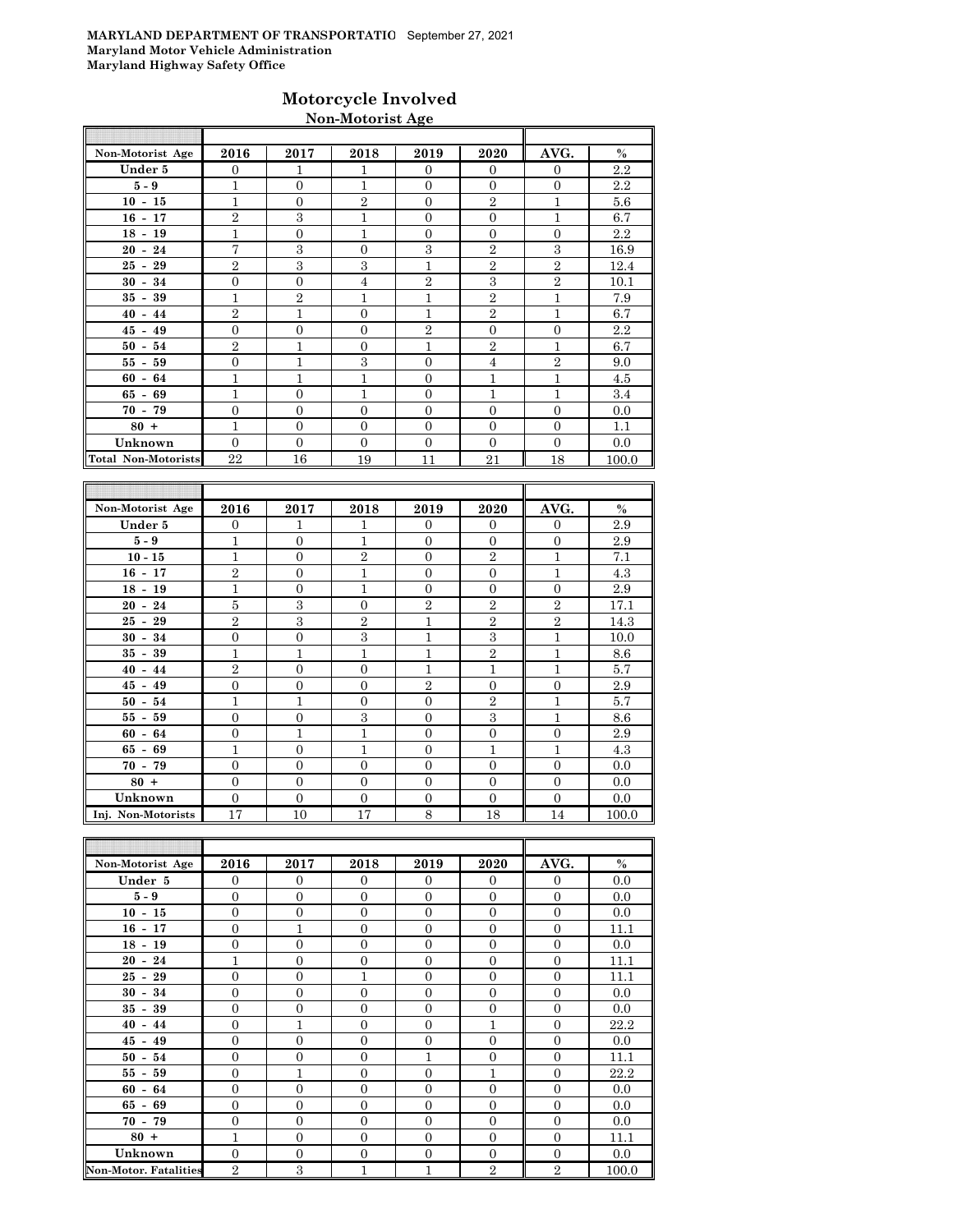| Non-Motorist Gender            | 2016           | 2017           | 2018           | 2019           | 2020           | AVG.           | $\%$          |
|--------------------------------|----------------|----------------|----------------|----------------|----------------|----------------|---------------|
| Male                           | 12             | 10             | 12             | 6              | 16             | 11             | 62.9          |
| Female                         | 10             | 6              | 7              | 5              | 5              | 7              | 37.1          |
| Unknown                        | $\overline{0}$ | $\overline{0}$ | $\overline{0}$ | $\theta$       | $\overline{0}$ | $\overline{0}$ | 0.0           |
| <b>Total Non-Motorists</b>     | 22             | 16             | 19             | 11             | 21             | 18             | 100.0         |
|                                |                |                |                |                |                |                |               |
|                                |                |                |                |                |                |                |               |
| Non-Motorist Gender            | 2016           | 2017           | 2018           | 2019           | 2020           | AVG.           | $\frac{0}{0}$ |
| Male                           | 9              | 6              | 10             | 6              | 14             | 9              | 64.3          |
| Female                         | 8              | 4              | 7              | $\overline{2}$ | 4              | $\overline{5}$ | 35.7          |
| Unknown                        | $\overline{0}$ | $\overline{0}$ | $\Omega$       | $\theta$       | $\overline{0}$ | $\overline{0}$ | 0.0           |
| <b>Non-Motorist Injuries</b>   | 17             | 10             | 17             | 8              | 18             | 14             | 100.0         |
|                                |                |                |                |                |                |                |               |
|                                |                |                |                |                |                |                |               |
| Non-Motorist Gender            | 2016           | 2017           | 2018           | 2019           | 2020           | AVG.           | $\frac{0}{0}$ |
| Male                           | $\overline{0}$ | $\overline{2}$ |                | $\theta$       |                |                | 44.4          |
| Female                         | $\overline{2}$ | $\mathbf 1$    | $\overline{0}$ | $\mathbf{1}$   |                | 1              | 55.6          |
| Unknown                        | $\overline{0}$ | $\overline{0}$ | $\Omega$       | $\overline{0}$ | $\overline{0}$ | $\overline{0}$ | 0.0           |
| <b>Non-Motorist Fatalities</b> | $\overline{2}$ | 3              |                |                | 2              | $\overline{2}$ | 100.0         |

# **Motorcycle Involved**

**Non-Motorist Gender**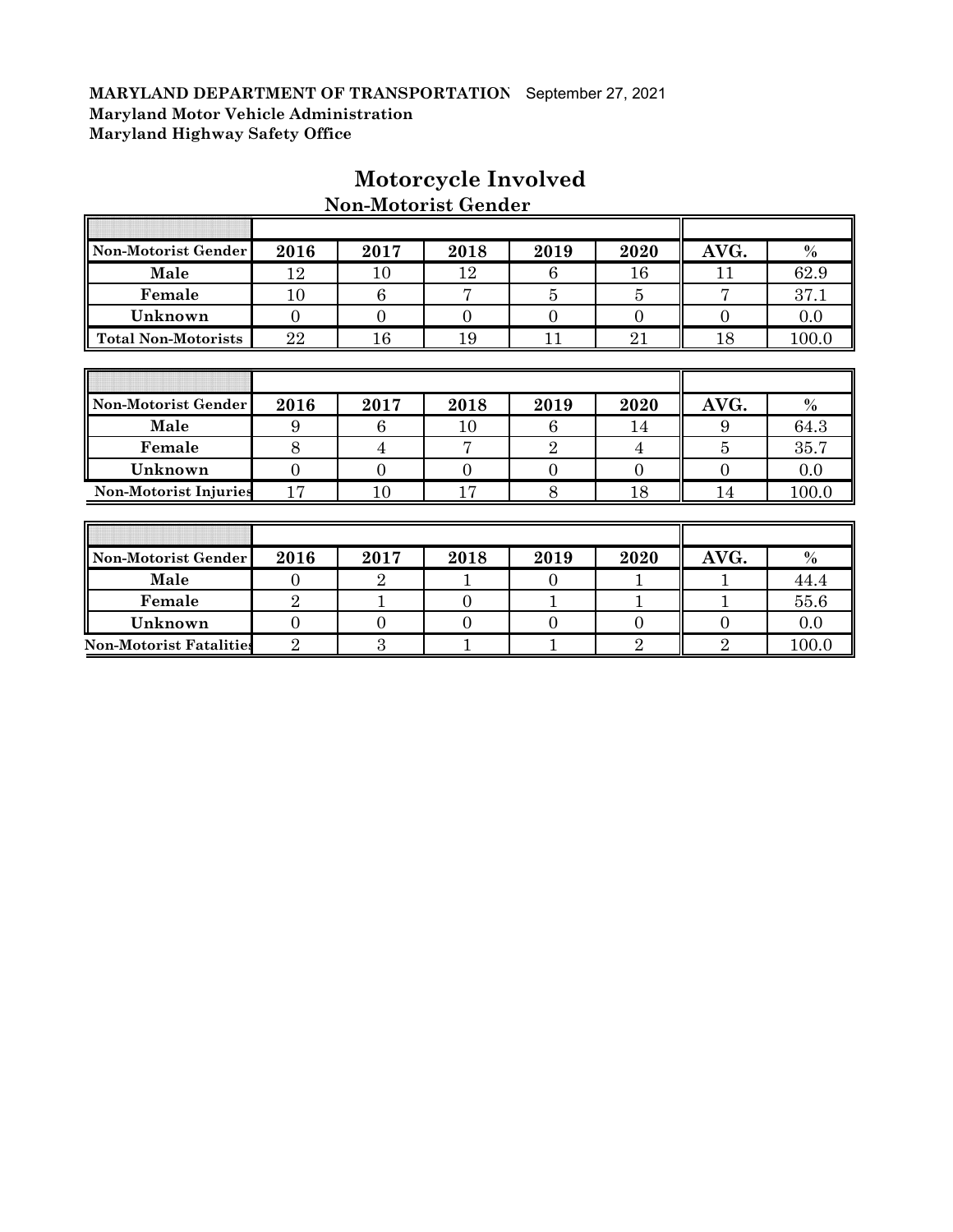## **Motorcycle Involved Non-Motorist Location**

| <b>Non-Motorist Location</b>                                    | 2016             | 2017             | 2018             | 2019                         | 2020                     | AVG.             | $\%$  |
|-----------------------------------------------------------------|------------------|------------------|------------------|------------------------------|--------------------------|------------------|-------|
| Not App.                                                        | $\overline{2}$   | 0                | 2                | 0                            | 2                        | 1                | 6.7   |
| Shoulder                                                        | $\mathbf{0}$     | $\overline{0}$   | $\overline{0}$   | $\overline{2}$               | $\overline{2}$           | $\mathbf{1}$     | 4.5   |
| Curb                                                            | 1                | $\overline{2}$   | $\overline{0}$   | $\overline{0}$               | $\overline{0}$           | 1                | 3.4   |
| Sidewalk                                                        | $\overline{4}$   | $\overline{0}$   | $\overline{0}$   | $\overline{0}$               | $\overline{0}$           | 1                | 4.5   |
| <b>Outside Right of Way</b>                                     | $\mathbf{1}$     | $\mathbf{1}$     | 1                | 1                            | $\Omega$                 | 1                | 4.5   |
| On Rd. at Crosswalk                                             | $\mathbf{1}$     | $\mathbf{1}$     | $\overline{0}$   | $\overline{4}$               | $\overline{0}$           | 1                | 6.7   |
| On Rd. Not at Cross.                                            | 7                | 8                | 13               | $\mathbf{0}$                 | 9                        | 7                | 41.6  |
| In School Bus Zone                                              | $\overline{0}$   | $\overline{0}$   | $\overline{0}$   | $\overline{0}$               | $\overline{0}$           | $\overline{0}$   | 0.0   |
|                                                                 | $\overline{0}$   | $\overline{0}$   | $\overline{0}$   | $\overline{0}$               | $\overline{0}$           | $\overline{0}$   | 0.0   |
| In Bikeway                                                      | $\overline{2}$   | $\mathbf{1}$     | 1                | 1                            | $\overline{0}$           | 1                |       |
| <b>At Inter Marked Crosswal</b><br><b>At Inter No Crosswalk</b> | $\overline{2}$   |                  |                  |                              |                          |                  | 5.6   |
|                                                                 | $\Omega$         | 1<br>$\Omega$    | 1                | $\mathbf{0}$                 | $\mathbf{0}$<br>$\Omega$ | 1<br>$\Omega$    | 4.5   |
| <b>Driveway Access</b>                                          |                  |                  | $\overline{0}$   | $\overline{0}$<br>1          |                          |                  | 0.0   |
| Median                                                          | $\boldsymbol{0}$ | $\overline{0}$   | $\overline{0}$   |                              | $\overline{0}$           | $\overline{0}$   | 1.1   |
| Island                                                          | $\overline{0}$   | $\mathbf{0}$     | 0                | $\mathbf{0}$                 | $\mathbf{0}$             | $\mathbf{0}$     | 0.0   |
| <b>Shared Use Path or Trails</b>                                | $\overline{0}$   | $\overline{0}$   | $\overline{0}$   | $\overline{0}$               | $\overline{0}$           | $\overline{0}$   | 0.0   |
| <b>Inside Building</b>                                          | $\mathbf{0}$     | $\overline{0}$   | $\overline{0}$   | $\overline{0}$               | $\overline{0}$           | $\overline{0}$   | 0.0   |
| Midblock Marked Crosswa                                         | $\mathbf{0}$     | $\overline{0}$   | $\overline{0}$   | $\overline{0}$               | $\overline{0}$           | $\overline{0}$   | 0.0   |
| Other/Unk.                                                      | $\overline{2}$   | $\sqrt{2}$       | 1                | $\overline{2}$               | 8                        | 3                | 16.9  |
| <b>Total Non-Motorists</b>                                      | 22               | 16               | 19               | 11                           | 21                       | 18               | 100.0 |
|                                                                 |                  |                  |                  |                              |                          |                  |       |
|                                                                 |                  |                  |                  |                              |                          |                  |       |
| <b>Non-Motorist Location</b>                                    | 2016             | 2017             | 2018             | 2019                         | 2020                     | AVG.             | $\%$  |
| Not App.                                                        | 1                | $\mathbf{0}$     | 1                | $\mathbf{0}$                 | 1                        | 1                | 4.3   |
| Shoulder                                                        | $\overline{0}$   | $\mathbf{0}$     | $\overline{0}$   | $\overline{0}$               | $\overline{2}$           | $\overline{0}$   | 2.9   |
| Curb                                                            | 1                | $\overline{2}$   | $\overline{0}$   | $\mathbf{0}$                 | $\overline{0}$           | 1                | 4.3   |
| Sidewalk                                                        | 3                | 0                | 0                | $\mathbf{0}$                 | 0                        | 1                | 4.3   |
| <b>Outside Right of Way</b>                                     | 1                | $\overline{0}$   | 1                | 1                            | $\overline{0}$           | $\mathbf{1}$     | 4.3   |
| On Rd. at Crosswalk                                             | $\overline{0}$   | $\mathbf{1}$     | $\overline{0}$   | 3                            | $\overline{0}$           | 1                | 5.7   |
| On Rd. Not at Cross.                                            | 6                | 4                | 12               | $\overline{0}$               | 8                        | 6                | 42.9  |
| In School Bus Zone                                              | $\overline{0}$   | $\overline{0}$   | 0                | $\mathbf{0}$                 | $\overline{0}$           | $\overline{0}$   | 0.0   |
| In Bikeway                                                      | $\overline{0}$   | $\mathbf{0}$     | $\overline{0}$   | $\mathbf{0}$                 | $\mathbf{0}$             | $\theta$         | 0.0   |
| Inter Marked Crosswalk                                          | $\overline{2}$   | $\mathbf{0}$     | $\mathbf{1}$     | $\mathbf{1}$                 | $\mathbf{0}$             | $\mathbf{1}$     | 5.7   |
| <b>At Inters No Crosswalk</b>                                   | 1                | 1                | 1                | $\mathbf{0}$                 | $\overline{0}$           | 1                | 4.3   |
| <b>Driveway Access</b>                                          | $\mathbf{0}$     | $\overline{0}$   | 0                | $\overline{0}$               | $\mathbf{0}$             | $\mathbf{0}$     | 0.0   |
| Median                                                          | $\theta$         | $\overline{0}$   | $\overline{0}$   | 1                            | $\overline{0}$           | $\overline{0}$   | 1.4   |
| Island                                                          | $\mathbf{0}$     | 0                | $\overline{0}$   | $\overline{0}$               | $\overline{0}$           | $\mathbf{0}$     | 0.0   |
| <b>Shared Use Path or Trails</b>                                | $\overline{0}$   | $\overline{0}$   | $\overline{0}$   | 0                            | $\overline{0}$           | $\overline{0}$   | 0.0   |
| <b>Inside Building</b>                                          | $\Omega$         | $\overline{0}$   | $\overline{0}$   | $\Omega$                     | $\Omega$                 | $\theta$         | 0.0   |
| Midblock Marked Crosswa                                         | $\overline{0}$   | $\mathbf{0}$     | $\overline{0}$   | $\overline{0}$               | $\overline{0}$           | $\overline{0}$   | 0.0   |
| Other/Unk.                                                      | $\overline{2}$   | $\overline{2}$   | 1                | $\overline{2}$               | 7                        | 3                | 20.0  |
| <b>Injured Non-Motorists</b>                                    | 17               | 10               | 17               | 8                            | 18                       | 14               | 100.0 |
|                                                                 |                  |                  |                  |                              |                          |                  |       |
|                                                                 |                  |                  |                  |                              |                          |                  |       |
| Non-Motorist Location                                           | 2016             | 2017             | 2018             | 2019                         | 2020                     | AVG.             | $\%$  |
|                                                                 | $\mathbf{0}$     | $\mathbf{0}$     | 0                | 0                            | $\overline{0}$           | $\mathbf{0}$     | 0.0   |
| Not App.<br>Shoulder                                            | $\overline{0}$   | $\overline{0}$   | $\overline{0}$   | $\overline{0}$               | $\mathbf{0}$             | $\mathbf{0}$     |       |
|                                                                 | $\mathbf{0}$     | $\boldsymbol{0}$ | $\boldsymbol{0}$ |                              | $\overline{0}$           | $\mathbf{0}$     | 0.0   |
| Curb                                                            |                  |                  |                  | $\boldsymbol{0}$             |                          |                  | 0.0   |
| Sidewalk                                                        | $\overline{0}$   | 0                | 0                | 0                            | $\overline{0}$           | $\overline{0}$   | 0.0   |
| <b>Outside Right of Way</b>                                     | $\overline{0}$   | $\mathbf{1}$     | $\boldsymbol{0}$ | $\mathbf{0}$<br>$\mathbf{1}$ | $\mathbf{0}$             | $\mathbf{0}$     | 11.1  |
| On Rd. at Crosswalk                                             | $\,1$            | $\boldsymbol{0}$ | $\boldsymbol{0}$ |                              | $\boldsymbol{0}$         | $\boldsymbol{0}$ | 22.2  |
| On Rd. Not at Cross.                                            | $\overline{0}$   | $\mathbf 1$      | 1                | $\boldsymbol{0}$             | $\mathbf{1}$             | $\mathbf{1}$     | 33.3  |
| In School Bus Zone                                              | $\overline{0}$   | 0                | 0                | 0                            | $\boldsymbol{0}$         | $\boldsymbol{0}$ | 0.0   |
| In Bikeway                                                      | $\overline{0}$   | $\overline{0}$   | $\overline{0}$   | $\overline{0}$               | $\mathbf{0}$             | $\mathbf{0}$     | 0.0   |
| Inters Marked Crosswall                                         | $\mathbf{0}$     | $\mathbf{1}$     | $\boldsymbol{0}$ | $\boldsymbol{0}$             | $\mathbf{0}$             | $\mathbf{0}$     | 11.1  |
| At Inters No Crosswalk                                          | $\mathbf{1}$     | 0                | 0                | 0                            | $\mathbf{0}$             | $\mathbf{0}$     | 11.1  |
| <b>Driveway Access</b>                                          | $\overline{0}$   | $\overline{0}$   | $\overline{0}$   | $\overline{0}$               | $\overline{0}$           | $\mathbf{0}$     | 0.0   |
| Median                                                          | $\boldsymbol{0}$ | $\boldsymbol{0}$ | $\boldsymbol{0}$ | $\overline{0}$               | $\boldsymbol{0}$         | $\mathbf{0}$     | 0.0   |
| Island                                                          | $\mathbf{0}$     | $\boldsymbol{0}$ | $\boldsymbol{0}$ | $\overline{0}$               | $\boldsymbol{0}$         | $\boldsymbol{0}$ | 0.0   |
| <b>Shared Use Path or Trails</b>                                | $\overline{0}$   | 0                | 0                | 0                            | $\boldsymbol{0}$         | $\mathbf{0}$     | 0.0   |
| <b>Inside Building</b>                                          | $\overline{0}$   | $\overline{0}$   | $\boldsymbol{0}$ | $\mathbf{0}$                 | $\overline{0}$           | $\overline{0}$   | 0.0   |
| Midblock Marked Crosswa                                         | $\mathbf{0}$     | $\overline{0}$   | $\overline{0}$   | $\mathbf{0}$                 | $\overline{0}$           | $\overline{0}$   | 0.0   |
| Other/Unk.                                                      | $\overline{0}$   | 0                | 0                | $\mathbf{0}$                 | $\mathbf{1}$             | $\mathbf{0}$     | 11.1  |
| <b>Non-Motorist Fatalities</b>                                  | $\overline{2}$   | 3                | $\mathbf{1}$     | $\mathbf{1}$                 | $\overline{2}$           | $\,2$            | 100.0 |